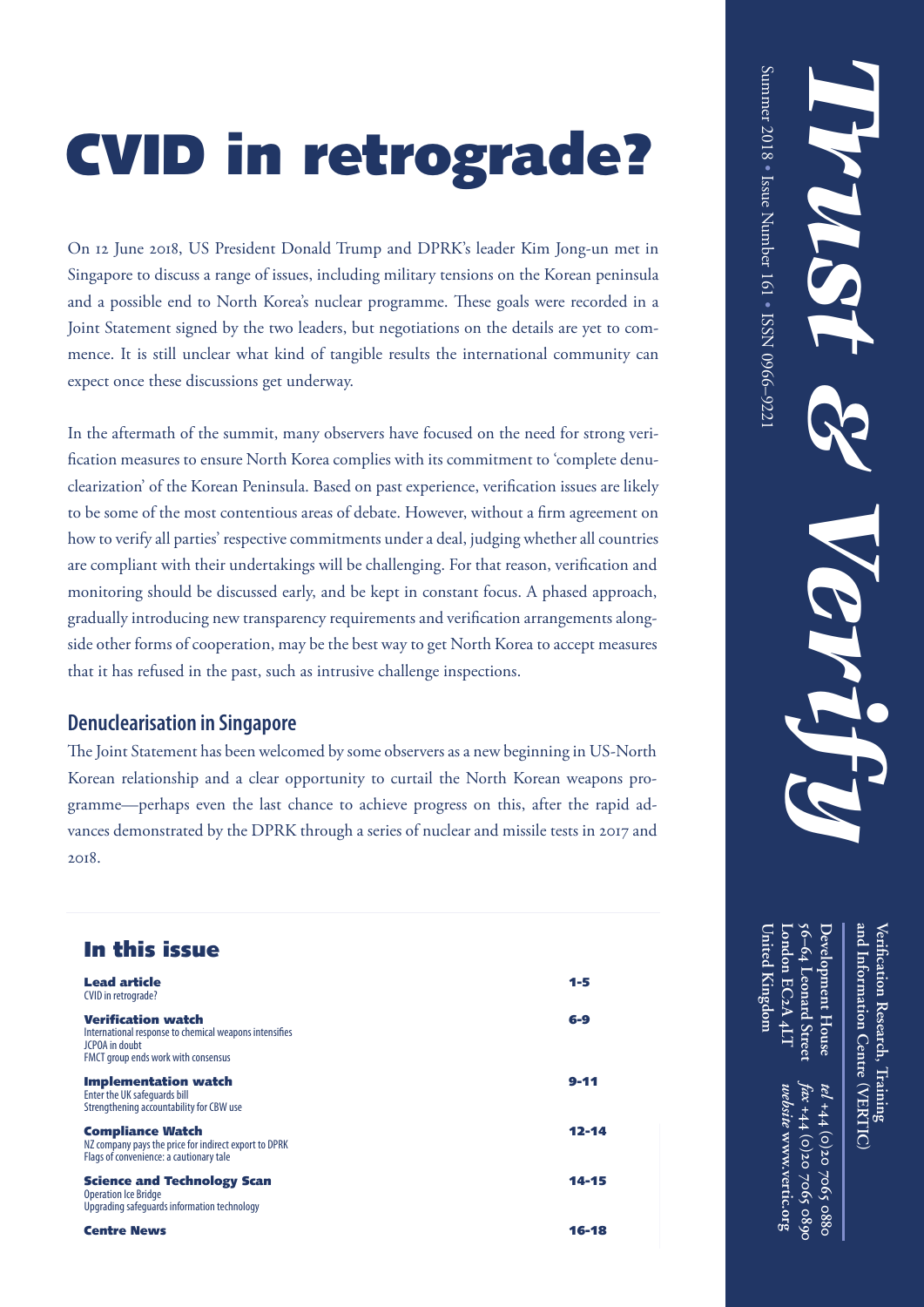A key passage in the Joint Statement commits the DPRK 'to work toward complete denuclearization of the Korean Peninsula'. This is obviously vague, and will not mean much without elaboration on further details, such as the scope, goals, and schedule of any denuclearisation activities. These details will be subject of future negotiations. As Joshua Pollack discusses in a 10 June 2018 post on the Arms Control Wonk blog, the word 'denuclearization' has been given different meanings by different parties over time.

One question is whether the US and other stakeholders would be willing to let the DPRK retain parts of its nuclear fuel cycle for power generation. The United States has been opposed to this in the past. However, foregoing its massive investment of time, resources and national pride into nuclear technology may be more than the North Korean leadership is willing to give away. For the DPRK, the phrase 'denuclearization of the Korean peninsula' may also involve making reciprocal demands on South Korea, as well as on the United States, such as not to deploy nuclear weapons-capable platforms onto the Peninsula.

While vague, this language is broadly in line with opening gambits offered at the beginning of previous negotiations with the DPRK, such as the 'six-point consensus' reached in 2003. There is one significant difference, by talking about 'complete denuclearisation', the United States has quietly dropped the prominence of seeking 'Complete, Verifiable, Irreversible Dismantlement' ('CVID'). This phrase has been consistently used in US negotiation positions on the DPRK for almost 15 years.

The acronym CVID came to prominence in 2003 and 2004, as Six-Party talks began in earnest. Preceding years had seen 1994 US-DPRK 'Agreed Framework' collapse. DPRK envoys had allegedly revealed that their country had clandestinely developed uranium enrichment capability, completely bypassing the safeguards regime administered by the International Atomic Energy Agency. Therefore, the US default position was set on curtailing the DPRK's capacity to enrich uranium and produce plutonium. Understandably, it insisted on introducing high standards of verification and monitoring. However, verification was to become one of the key issues of contention that caused the negotiations to stall and ultimately falter in 2009. Despite the failure of the Six-Party Talks, throughout the years of President Obama's 'strategic patience', CVID remained as the stated goal of US policy towards North Korea.

Since 2009, the DPRK's nuclear and missile programmes have advanced significantly. Most experts now agree that the country has demonstrated the ability to produce high-yield thermonuclear weapons, as well as more sophisticated ballistic missiles in the medium- and intercontinental range. These new capabilities allow the DPRK to threaten not just its regional rivals such as Japan and South Korea, but the whole of the continental United States as well. Parts of the Yongbyon nuclear complex, which had seen reduced activities and fallen into gradual disrepair, have been refurbished and rebuilt. North Korea's primary plutonium-producing reactor has restarted operations. A centrifuge enrichment facility was unveiled in 2010 and doubled in size in the following four years. Work on North Korea's domestically designed Experimental Light Water Reactor (ELWR), long left incomplete, has progressed rapidly. The IAEA has stated that some of the work that took place around the ELWR in 2017 was consistent with the fabrication of 'certain reactor components,' and analysis of overhead imagery has led some experts to claim that the reactor may be undergoing pre-criticality testing.

#### **Making disarmament stick: the link between irreversibility and verification**

Given the failure of both the Agreed Framework and successor Six-Party Talks, many have cautioned that even if North Korea should disarm, they may try to maintain capacities allowing them to reconstitute a nuclear arsenal at a later stage. For instance, former US negotiator Robert Gallucci claimed that irreversibility may be 'not actually plausible' in an NPR interview on 6 June 2018. While caution is indeed called for, this demonstrates that the concept of irreversibility is often understood only superficially, and needs to be better understood and analysed.

Nuclear technology is mature, wide-spread, and straightforward to acquire, albeit still at significant costs. It is hard to put 'the genie back in the bottle' in a country where a trained workforce adept in nuclear technology (and particularly in military applications thereof) persists. Instead, the irrevers-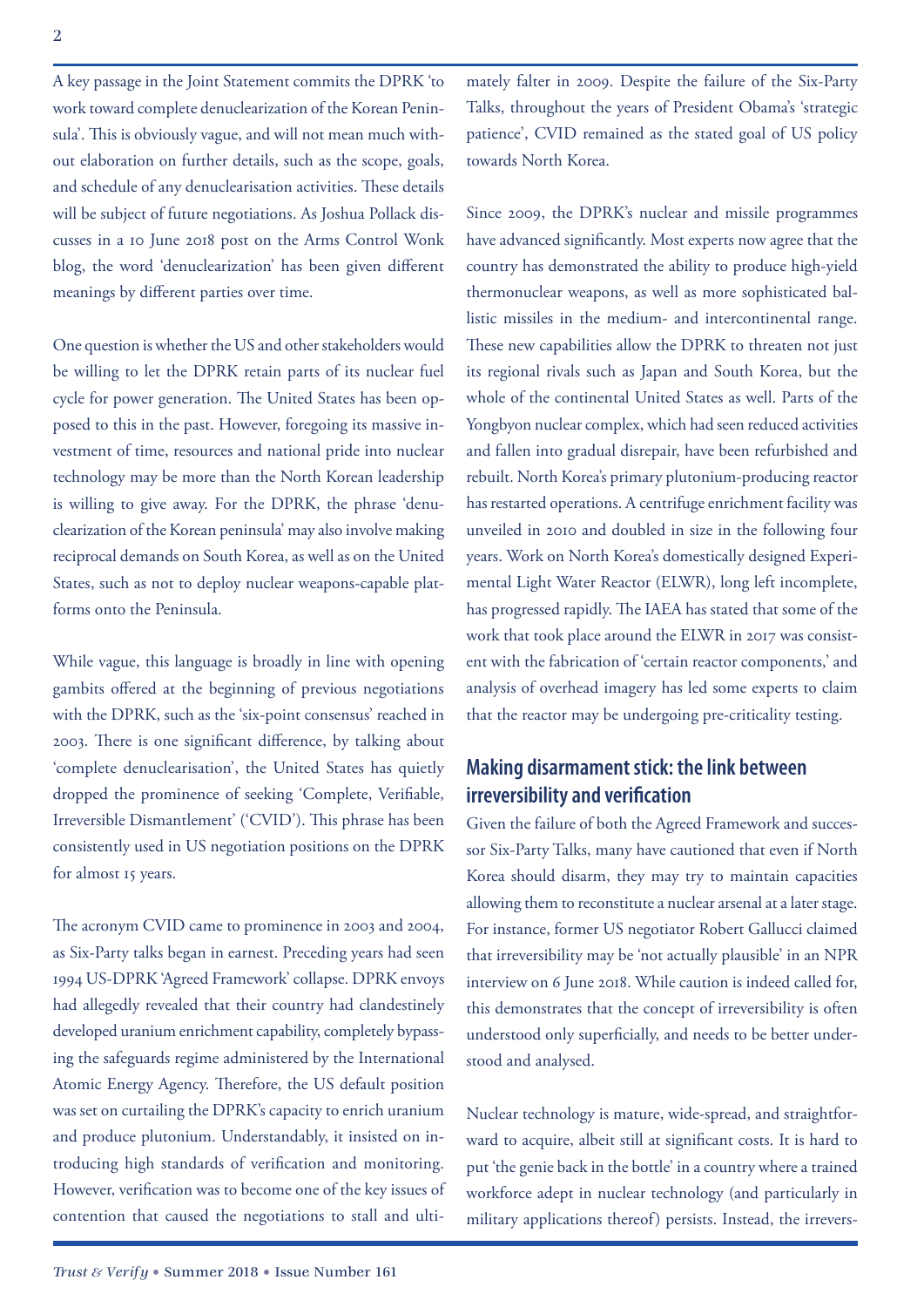ibility of any disarmament action depends on the scope and depth of the act itself. For example, a country that gave up its nuclear weapons, but retained a closed fuel cycle with extensive facilities to enrich uranium and separate plutonium from spent fuel would be able to rearm more easily than a country that has given up such capabilities. Even if the second country could still reconstitute its nuclear powers, this would require a far more significant investment of time and resources.

Irreversibility in nuclear disarmament is a mirror image of 'latent nuclear power,' or the capability of a state with a civilian nuclear programme to turn its nuclear technology and industry to weapons use and develop nuclear weapons. 'Latent nuclear power' has nothing to do with policy and intent. Instead, latency is an expression of ability and industrial capacity. Obstacles to the militarisation of nuclear power grow smaller, as industrial capabilities mature, stockpiles of fissionable material grow, and as the national knowledge base becomes more experienced. Nuclear latency has been studied as a concept to understand and mitigate non-proliferation risks, but it can be equally—if not more—useful to assess disarmament options. The same policies and approaches that have been used to mitigate situations of high latent nuclear power can, possibly, be applied to making it more challenging for a disarmed country to rearm.

Reducing a country's latent nuclear power can be achieved by eliminating stockpiles of fissile material and rendering inoperable essential production plants. The country's knowhow can be reduced by offering new training and career options to personnel that has been involved in these activities. States have voluntarily reduced their latent nuclear power. For instance, Japan has been discussing the possibility of reducing its stockpile of separated plutonium. Under the 2015 Joint Comprehensive Plan of Action, Iran accepted to limit its capacity to enrich uranium and to down-blend its stockpiles of enriched uranium. Furthermore, several countries that signed 'Nuclear Cooperation Agreements with the United States in recent years have abrogated their right to pursue uranium enrichment and spent fuel reprocessing.

Measures of this kind make the reconstitution of a nuclear programme more difficult. Reversing any one of these deci-

sions would require investments of time, money and other resources, some modest, some significant. Replacing a demolished facility would carry great financial costs, and maybe even procurement of components and equipment not available domestically. Accumulating a new stockpile of enriched uranium may take months of activity at an enrichment plant, and would require a fresh input of nuclear source material. A robust and on-going verification and monitoring regime add to the costs and risks of reconstitution.

One objective of verification and monitoring is to give assurance that no weapons, equipment or weapons-grade material has been secretly kept for a later date. But this is just the tip of the iceberg. A country's capability to reconstitute must also be curtailed or, if that is not possible, closely monitored. The verification and monitoring objective must be to build a complete picture of the production history of the disarming state, as well as their future capabilities. This was the tenet underpinning the verification mission in South Africa in the early 1990s, and its the underlying philosophy of the present 'state-level approach' as implemented by the IAEA today. This is especially important in the case of countries whose nuclear history and fuel cycle are still shrouded in secrecy, like North Korea.

Subsequent monitoring and verification—starting with IAEA Safeguards, and likely going beyond that standard—is also crucial. Robust verification mechanisms, coupled with policies aimed at increasing the time required to reactivate a nuclear weapons programme, make it much more likely that attempts at rearmament will be discovered before the process is completed. This gives the international community time to formulate an appropriate response. Furthermore, the risk of detection has a deterrence value, as some states may decide not to pursue rearmament if they think it too likely that they will be discovered, and fear the consequences of discovery.

Ultimately, however, a decision to rearm would be a political and strategic decision. Some governments—such as those of Kim Jong-Un and his father—may be willing, despite the consequences, to pursue weaponisation at extreme length. A sensible CVID policy, however, creates obstacles that would complicate such a decision, and make it much more difficult, and above all costly, to carry it out.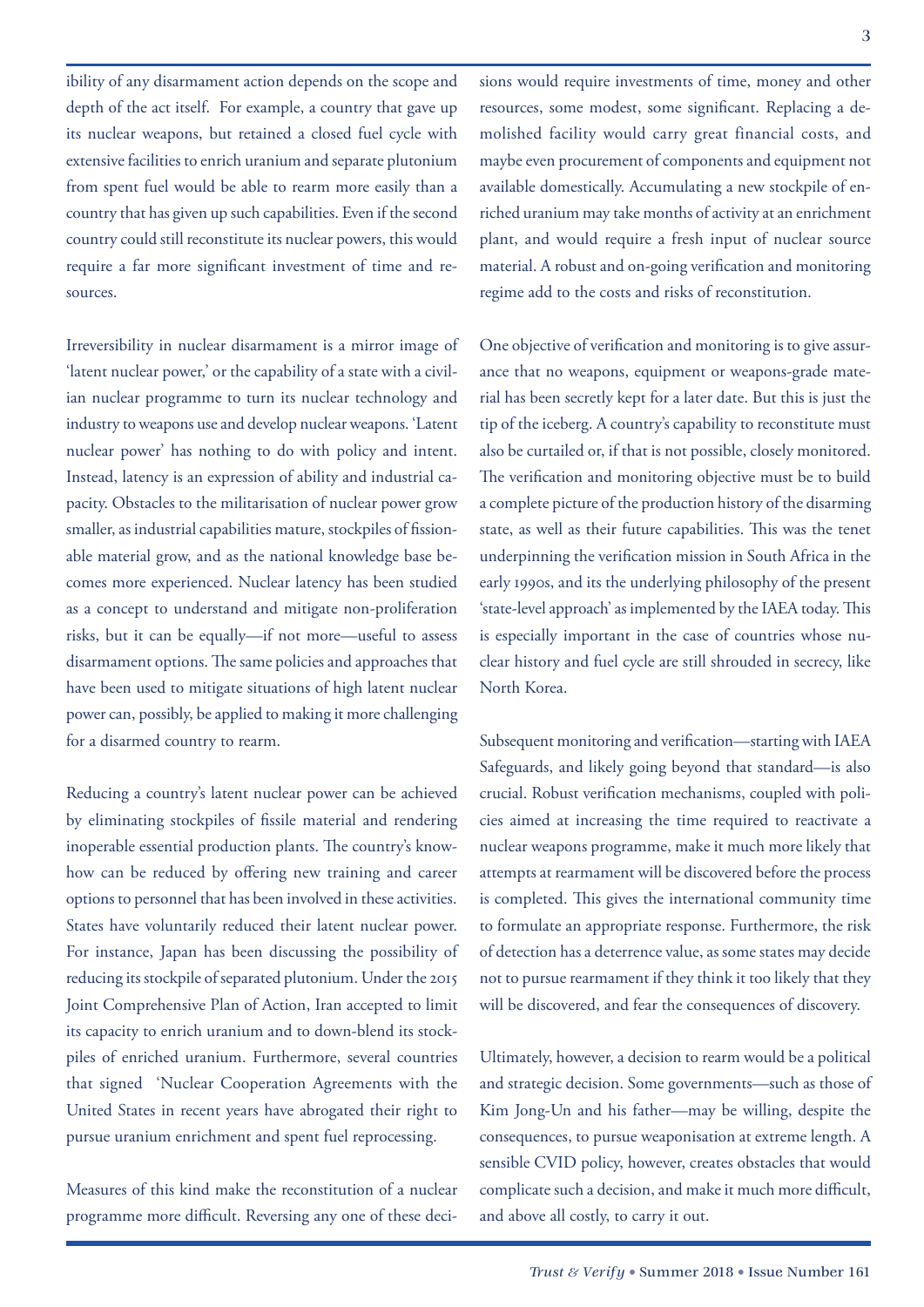### **Key questions on the North Korean nuclear programme**

Negotiations following the Singapore summit, the first of which are scheduled for 5 July 2018, are likely to focus on North Korea's nuclear programme. The Trump administration has claimed they believe it possible to achieve denuclearisation quickly, in a year or less, while many other experts have cautioned that a realistic timeline may be much longer. Before any work can commence, it will be necessary to establish a ground truth about the history, and the current state, of the North Korean nuclear programme. Any disarmament deal would require a comprehensive declaration of how many nuclear weapons North Korea currently possesses, a tally of its stockpiles of fissile material— primarily, but not exclusively, weapons-grade material—and information on the facility (or facilities) where all of this is produced. One issue stands out: the DPRK's uranium enrichment capabilities. The vast majority of experts believe that the centrifuge enrichment plant in Yongbyon is not the only facility in the country, and there is at least one, and possibly more, that have remained undeclared and undetected so far.

To have confidence in a denuclearisation campaign, any initial declaration by the DPRK must provide information on all salient aspects of North Korea's fuel cycle, beginning with its front end. North Korea has indigenous reserves of uranium and has been carrying out mining. However, the quality and estimated amount of the reserves is not well understood. The amount of ore that has been extracted throughout the years is unknown. The DPRK's 5MWth Magnox reactor is assumed to be burning its last load of fuel. It is unclear whether they can fabricate more fuel for the reactor. Given that the country has most likely used this reactor's spent fuel for military purposes, before developing uranium enrichment capabilities, it is essential to know how much longer the rector can operate. Also, what is the quantity of irradiated fuel currently awaiting reprocessing? These questions (and many others) may help clarify the operational history of the North Korean nuclear programme. A thorough understanding of the procurement and flows of fissile material over time is crucial to making a determination that no further undeclared facilities have been operating and no secret stockpiles exist.

Moreover, there are other matters to consider, including the

operational specifications of North Korea's domestically designed Experimental Light Water Reactor (ELWR), understood to be about entering operations, and whether North Korea would be able to reprocess its spent fuel, given that its reprocessing facilities employ a process designed specifically for Magnox cladding. Other activities have recently attracted attention and give rise to further questions. For example, a large building has been erected in Yongbyon between late 2017 and early 2018. Some believe this may be an isotope separation facility, but it has not, so far, been confirmed. Another outstanding matter is the production of Lithium-6, which North Korea likely employs for its thermonuclear weapons.

#### **Verifying denuclearisation in North Korea**

The questions above help outline the goals of a verification and monitoring regime tailored to the denuclearisation of North Korea.

To identify the best verification approaches and instruments, we can build on past experiences from bilateral and multilateral agreements, as well as state initiatives and intergovernmental organisations. Drawing on these experiences, and especially on the expertise and methodologies of the IAEA, it would be possible to introduce robust monitoring arrangements to the facilities in Yongbyon and reassure the world that no unlawful activities are taking place there. The Agency's Comprehensive Safeguards Agreement (CSA) and associated Additional Protocol (AP) provide a strong foundation. They would likely not be sufficient on their own. To bolster these instruments, negotiators could draw inspiration from the Joint Comprehensive Plan of Action (JCPOA) concluded between the EU, the US and Iran. This plan of action was devised under similar conditions—incomplete knowledge of past activities, past record of deception, low trust between parties. As such, some of the solutions adopted under the JCPOA may be considered for the North Korean scenario, too.

IAEA Safeguards provide a series of instruments for monitoring activities at known nuclear sites, including material accountancy, inspections, and the use of seals, tags, and remote sensing to detect unauthorised changes to equipment, machinery or stores of material. The AP also offers tools designed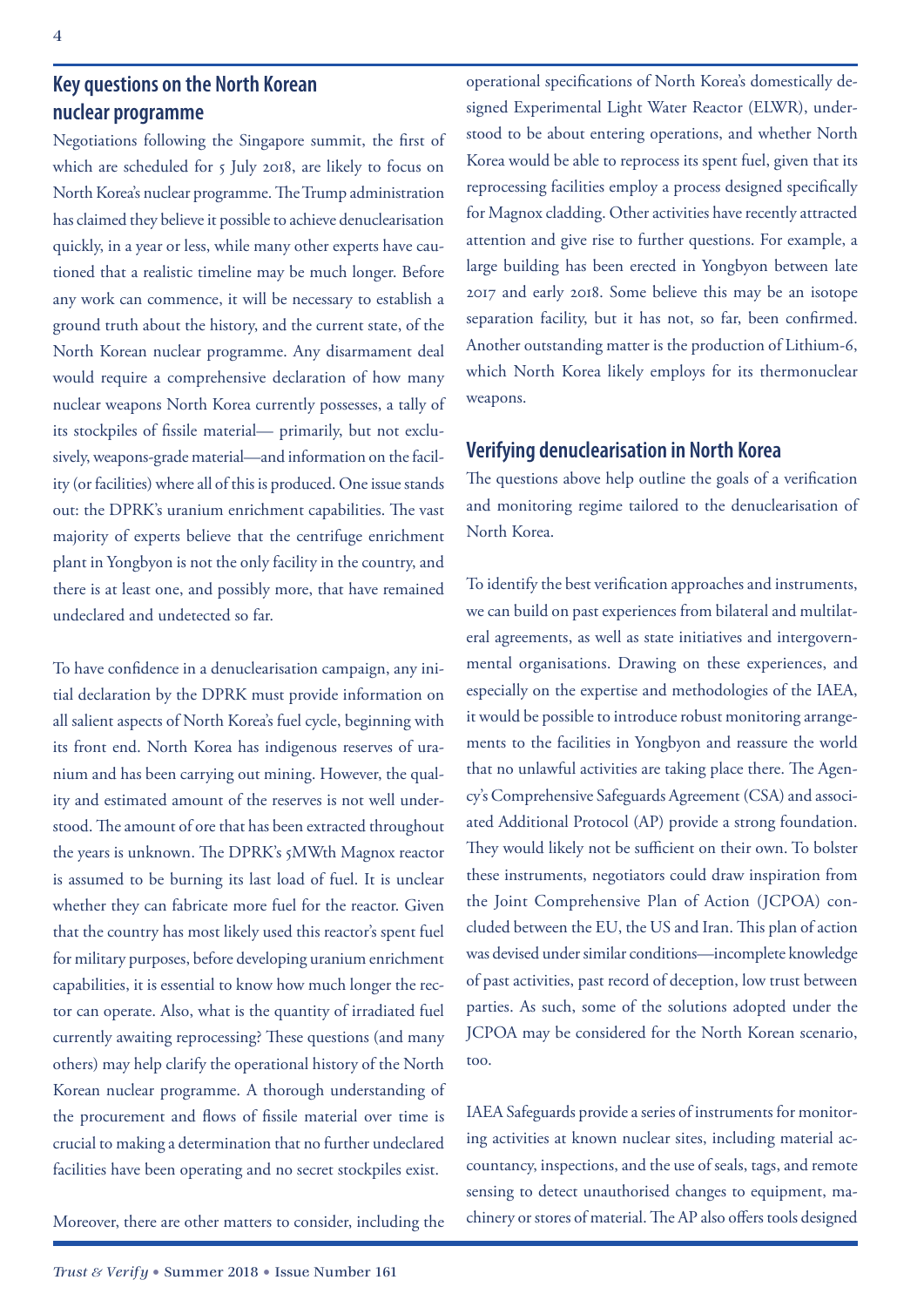to help discover undeclared activities on nuclear sites, such as 'complementary access,' a form of on-request access to buildings and areas not usually covered by inspection with a very short advance warning. It also allows for the use of specific analytical techniques, like environmental sampling. These measures can be supplemented with additional deployment of remote sensing tools, transmitting directly to inspection headquarters, as well as a continuous or near-continuous presence of international personnel, in the form of guards or inspectors. These approaches have been used, for example, in the JCPOA, as well as in activities carried out under Cooperative Threat Reduction schemes.

Investigations based on accountancy of nuclear material and on-site examinations of documents and operating records will be needed to reconstruct an accurate history of activities at Yongbyon, and possibly beyond. Even in the case of facilities that have been out of operation for years, this will be crucial to verify official declarations by the DPRK and build a nuanced, detailed understanding of the North Korean nuclear programme. This kind of investigation can help shed light on past acts of deception, and on secrets erased from the official history of the programme. Moreover, discovering gaps and inconsistencies in operational accounts and in the flows of nuclear material may alert inspectors to the existence of previously undetected pathways to divert material and resources to undeclared facilities. For example, discovering a surplus in the production of uranium hexafluoride (UF6) that is not accounted for in the rest of the operations of other known facilities may raise suspicions that an unknown centrifuge facility may be in operations.

The most significant verification and monitoring challenge, however, will be related to undeclared facilities and activities; this has proven to be an obstacle in the past. In late 2008, discussions on a verification scheme broke down when North Korea refused a demand for free, unfettered access for international inspectors to all locations and facilities in the country. The AP is meant to safeguard against the use of undeclared material and facilities, but in a problematic context like North Korea, it would hardly be enough. More appropriate starting points may be the 'challenge inspection' model implemented under the Chemical Weapons Convention or the Comprehensive Test-Ban Treaty, or the 'access' model developed for

It seems unlikely that North Korea would agree to such a proposal, but it may be more challenging to envision a verification arrangement that does not provide for access to suspect facilities, while still achieving the required level of assurance. Here, the JCPOA offer another comparison: when the agreement was reached, the IAEA declared that it was satisfied that no material in declared facilities was being diverted to weapons purposes. However, it made clear that it could not issue a 'broader conclusion' for Iran—meaning that all nuclear material in the country is reserved exclusively for peaceful purposes—until a series of questions about Iran's past plans and activities were answered. As noted above, Iran and North Korea share a similar history of obfuscating their plans and attempting to deceive the international community.

One lesson learned from past attempt is that if verification measures are left to discuss at the end, they may well scupper negotiations. Instead, given the central importance of the matter, they should be introduced into the negotiations early on and discussed alongside other issues.

The various facets of a verification programme—monitoring of known facilities, investigation of past activities, measures aimed at identifying undeclared activities—support one another. Arrangements can also be implemented over time, building trust through incremental gains. In the case of Iran, the Agency agreed to leave the investigation of past activities, dubbed 'Possible Military Dimensions', to a later date, as it was understood to be a sensitive political issue for the Iranian leadership. In North Korea, a staged approach starting with temporary cessation of activities and an exchange of information may lay the foundations for stronger measures to come, provided that the roadmap is clear and unambiguous on the goals set for later steps, and on the verification measures that will accompany them.

### **Alberto Muti Senior Researcher for Verification & Monitoring**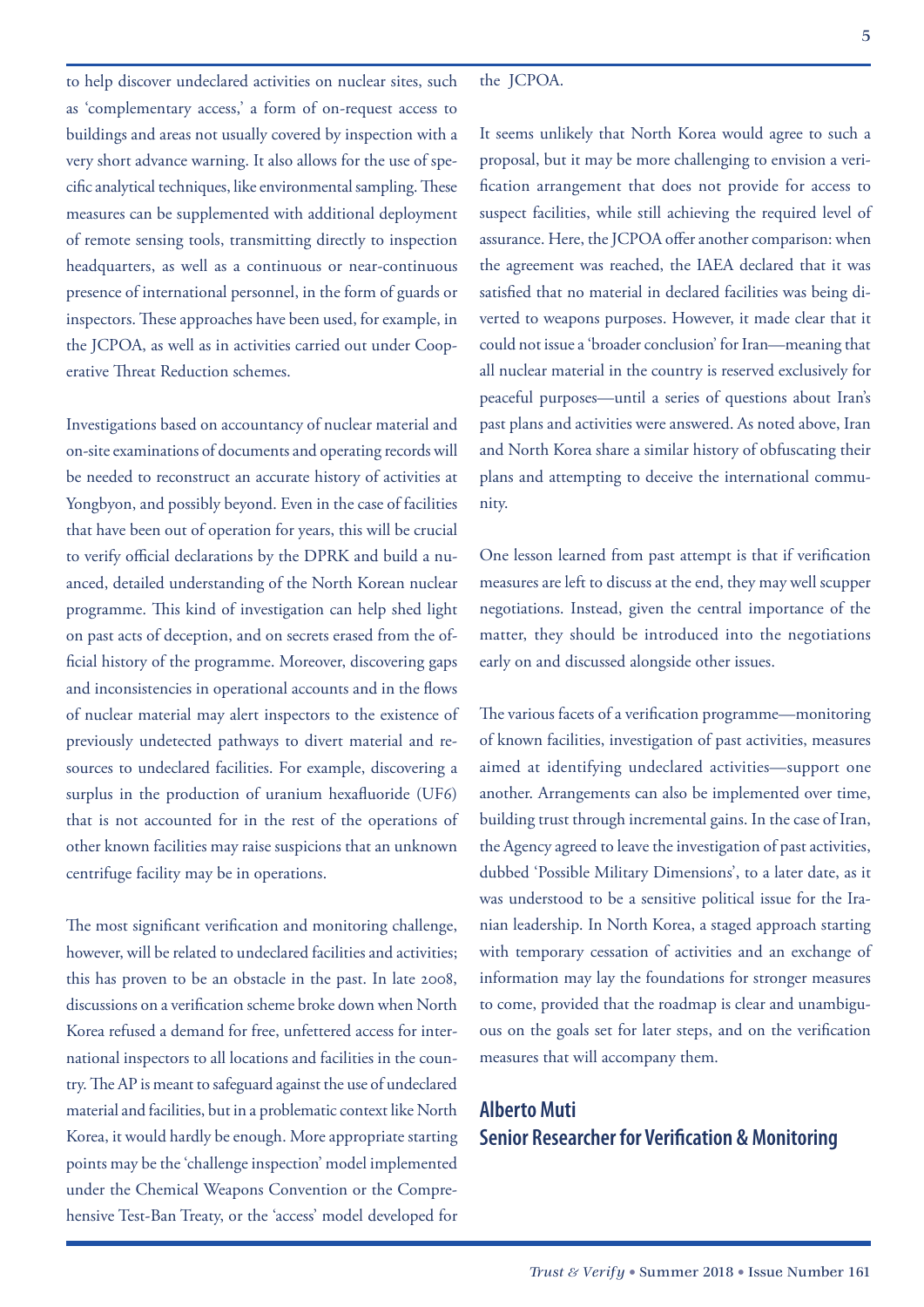## *Verification Watch*

### **International response to chemical weapons use intensifies**

Larry MacFaul

Over the last century, the indiscriminate and harmful effects of chemical weapons have been recognised and condemned by states and the United Nations on many occasions. Countries have engaged in practical activities to eliminate these weapons in the form of disarmament and non-proliferation measures as well as through the adoption of new laws. Confidence in these activities was—and continues to be—provided by verification systems implemented by the Organisation for the Prohibition of Chemical Weapons (OPCW).

States' disarmament, non-proliferation and verification measures rest on several international legal instruments including the 1925 Geneva Protocol, 1998 Rome Statue and the 1994 Chemical Weapons Conventions (CWC), among others. These instruments were forged by parties who, in many cases, had severe and ongoing disagreements and differing interests; consequently, they can be considered to be hard-won as well as highly valuable.

Despite these efforts, since 2013, there have been several new cases of chemical weapons use resulting in civilian casualties—including children—as well as soldiers and what appear to be political targets. The attacks were conspicuous and have taken place in different countries, different security environments and for different purposes. As such, they present a profound challenge to the agreements noted above. Consequently, in response, there has been an intensification of governmental, diplomatic and UN activity attempting to prevent these agreements being ignored and to strengthen them further. Some of this effort has been based on a Belgian initiative, see 'Strengthening accountability for CBW use' in Implementation Watch in this edition. Much of the effort has focused on the attacks in Syria.

In 2013, the UN Secretary launched the UN Mission to Investigate Allegations of Use of Chemical Weapons under authority granted by the UN General Assembly (UNGA) and UN Security Council (UNSC) in the 1980s. The inves-

tigation aimed to confirm whether attacks had been carried out. It did not seek to identify who had done them. Although the CWC contains provisions allowing for fact-finding and investigation of alleged use (see Article IX and Verification Annex, Part XI), Syria was not a party to the convention at that time, meaning these provisions were not directly applicable. The UN Mission used a number of methods, based on agreed guidelines, to achieve its goal including interviews with witnesses, documentation of munitions, collection of environmental samples, assessment of survivor's symptoms and the collection of hair, urine and blood samples. It worked with a team of experts from the OPCW and the World Health Organisation. The UN Mission submitted its report to the UNGA and UNSC in September 2013, confirming that an attack involving Sarin had taken place in Ghouta, Syria. After the launch of the investigation, Syria joined the CWC. A joint UN-OPCW mission was established to verify the destruction of its weapons and production facilities.

Despite these developments, allegations of chemical weapons attacks continued. In 2014, since Syria was now a party to the CWC, the OPCW sent out a Fact-Finding Mission (under the authority noted above), using methods including interviewing witnesses and obtaining samples and physical evidence for analysis. Numerous other FFMs followed. However, that year also saw the international response in the UNSC to the use of chemical weapons enter a new phase that of seeking to determine responsibility for the attacks, rather than focusing exclusively on whether an attack had occurred. This response took the form of a UNSC Resolution (UNSCR 2235) establishing the OPCW-UN Joint Investigative Mechanism (JIM). The JIM team carried out several investigations, crucially including one which found that attacks had been carried out at different times both by Syrian Arab Armed forces and 'Daesh'.

However, disputes among Security Council members emerged as early as 2016, as Russia had reservations about the JIM's conclusions and indicated a desire to change the nature of mechanism. By late 2017, these disputes had hardened. In particular, the Russian Federation questioned the findings of the mechanism and criticised the methodological approach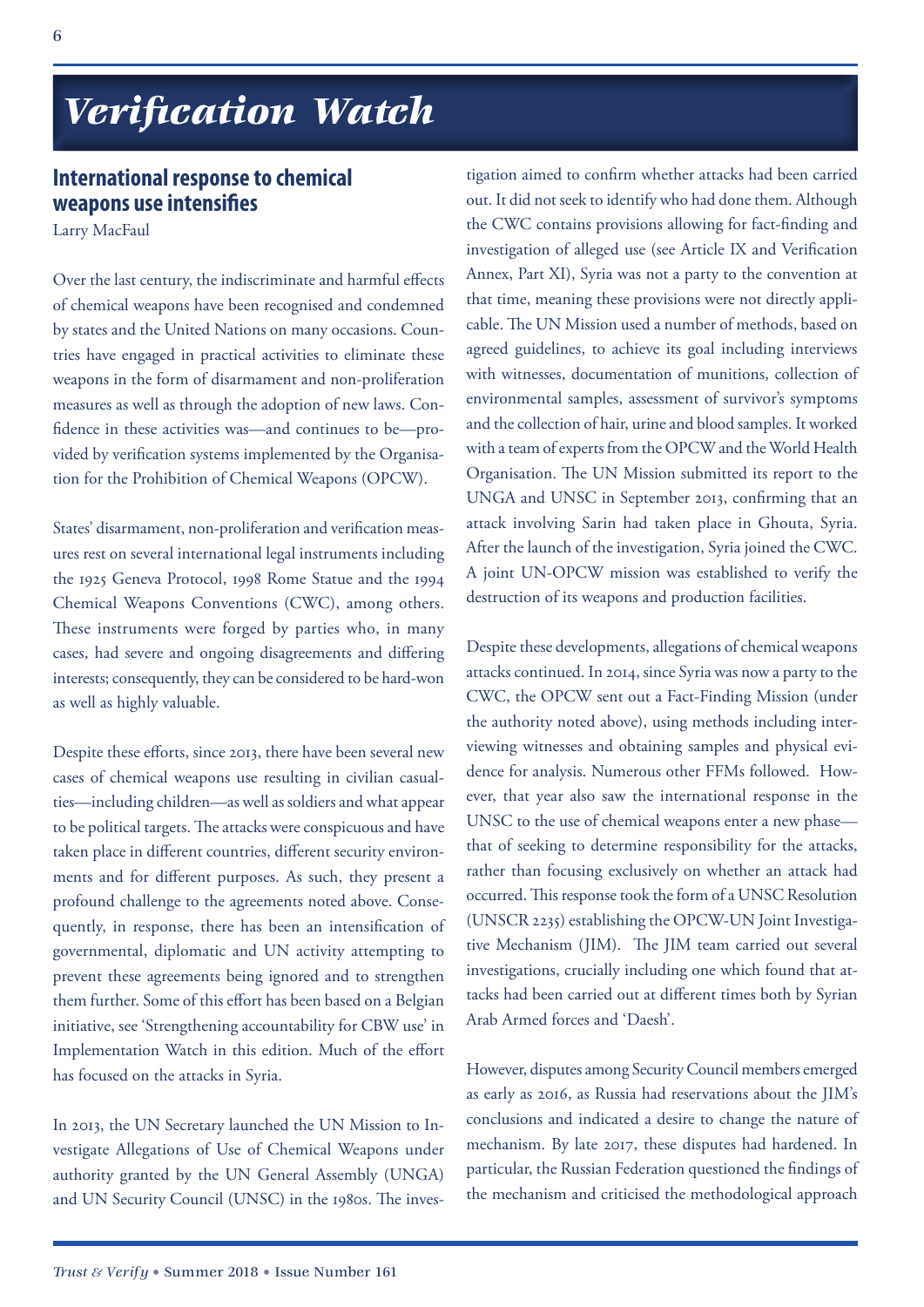taken to investigations (including issues concerning when to use on-site visits, chain of custody and use of sources and facts). Other states, including the US, did not share the same views. In November, the US and Russia issued different draft renewal decisions and by the end of the month, with no

Shortly after this setback, in January 2018, France launched the International Partnership against Impunity for the Use of Chemical Weapons. 30 countries endorsed a joint declaration and undertook to support measures to hold perpetrators accountable. It specified that the 'partnership in no way intends to replace existing international mechanisms, nor does it plan to conduct its own investigations. Its participants will commit to sharing information in their possession with investigation mechanisms.'

agreement reached, the JIM's mandate lapsed.

Meanwhile, in early 2018, further attempts were made by UNSC members variously to revitalise or reshape the investigation process. The US and Russia put forward two differing visions for a new 'UN Independent Mechanism of Investigation' (UNIMI). The Russian proposal did not include responsibility to assign accountability for the use of chemical weapons, leaving this to the UNSC. It also included new specifications on methodological issues (compulsory on-site visits in cases where conclusions were to be reached) and an increased the level of standard of proof. The drafts went to a vote in April and neither was adopted.

Since Trust & Verify No. 160, there have been further developments. In late May 2018, the United Kingdom, along with several other states, called for a 'Special Conference of States Parties' to the CWC. The purpose of the meeting was to strengthen the OPCW. It was the fourth such special conference, the others held in 2002, 2003 and 2008. Like the first two Special Conferences (on the position of the Director-General and OPCW staff tenure policy respectively), this meeting was contentious. The fault lines between states fell broadly as they have done before when the issues of verification and attribution regarding chemical weapons attacks in Syria and the UK have been discussed in international forums.

The Special Conference was held a month later on 26 and 27 June 2018. Over the course of the two days, states debated a draft decision tabled by the UK. The decision aimed to establish arrangements enabling the OPCW to attribute responsibility for chemical weapons attacks. Amendments were put forward by Iran, Venezuela and Belarus. These, in the view of the UK, would have weakened the decision. The proposed changes did not achieve sufficient votes for adoption. The draft decision, on the other hand, received 82 votes for and 24 against, and was adopted by the conference. Shortly after, the UK Foreign and Commonwealth Office reported on the conference noting that the adoption of the decision to strengthen the OPCW fills 'the gap left after the ending of the OPCW-UN Joint Investigative Mechanism mandate in November 2017.'

Operational aspects of the decision can be found in the section entitled 'Strengthening Implementation of the Convention'. It decides that the OPCW Director-General, 'if requested by a State Party investigating a possible chemical weapons use on its territory, can provide technical expertise to identify those who were perpetrators, organisers, sponsors or otherwise involved in the use of chemicals as weapons'. It also decides that the Director-General may enlist support 'as appropriate from outside experts'. The decision invites the Director-General to submit to the next regular CWC conference session proposals to enhance the 'capacity and tools of the Secretariat to strengthen implementation of the Convention verification regime' and to 'produce a report on options and proposals' for the above.

Other activities to address the use of chemical weapons continue alongside the tumultuous events described above; both the UN General Assembly and the Human Rights Council have set up investigatory mechanisms. The HRC set up the Independent International Commission of Inquiry in 2011 on the Syrian Arab Republic, and the UNGA set up the International, Impartial and Independent Mechanism for Syria in 2016. The latter mechanism has been welcomed by the Partnership against Impunity and is supported by the decision adopted at the Fourth Special Conference.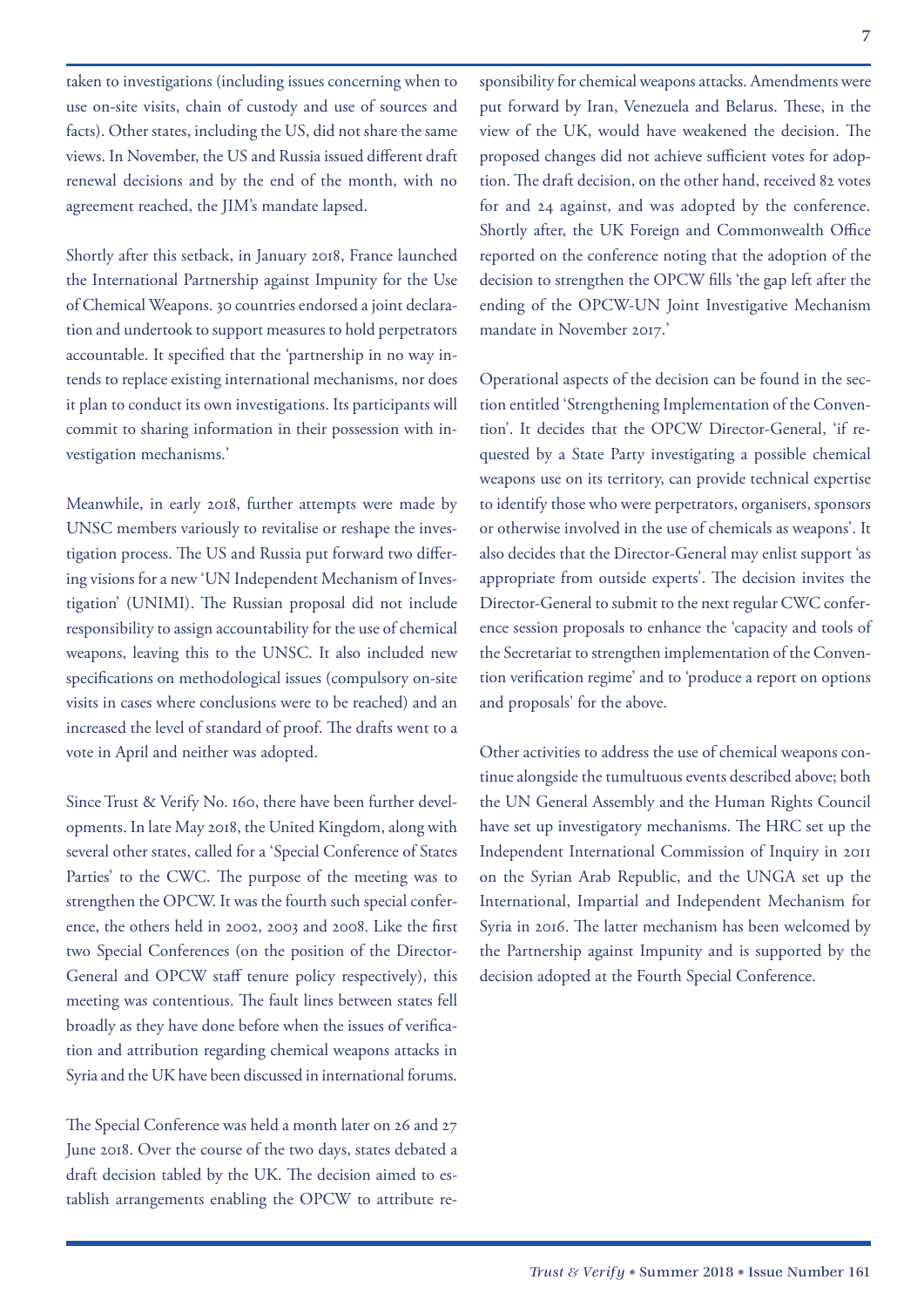#### **JCPOA in doubt**

Andreas Persbo

On 8 May 2018, US President Donald Trump announced the United States' withdrawal from the Joint Comprehensive Plan of Action ('JCPOA,' see INFCIRC/887, 31 July 2015). The announcement was widely anticipated, given the President's campaign pledges, but nevertheless threw the viability of the accord in serious doubt.

Later in the month, US Secretary of State Mike Pompeo outlined twelve conditions that need to be met in any future negotiations with Iran. Amongst the twelve, Iran must 'provide a complete account' of its alleged nuclear weapons program, and completely cease all uranium enrichment activities. Moreover, Iran must provide 'unqualified access' to all sites in the country. These conditions, all Iranian red lines, has virtually slammed shut the door to future US-Iranian talks. A European effort to preserve the JCPOA has been underway since then, but it is not clear to what extent the agreement can be salvaged in present form.

Meanwhile, Iran appears to make on-the-ground preparations to restart its nuclear programme. On 5 June 2018, the Atomic Energy Organization of Iran (AEOI) reportedly unveiled a new uranium gas centrifuge assembly facility at its enrichment facility in Natanz. More recently, on 28 June 2018, the Atomic Energy Organization of Iran (AEOI) issued a statement confirming that it has reopened the uranium conversion facility in Isfahan, a facility that converts yellowcake into uranium hexafluoride gas for subsequent enrichment. According to the AEOI statement (accompanied by a dramatically tuned video), the site had been in-operational for nine years, due to raw material shortages.

However, these shortages have now been overcome through the influx of imported uranium. Iran has bought, and Russia has delivered in early February 2018, an additional 149 metric tonnes of yellowcake. In February 2017, Iran's AEOI also announced the purchase of 950 tonnes from Kazakhstan, although it is not clear how much of this has been delivered, or if the deal still stands should the JCPOA collapse.

On 9 May 2018, IAEA Director General Yukiya Amano stated that 'Iran is subject to the world's most robust nuclear verification regime under the JCPOA, which is a significant verification gain.' If the deal collapses, Iran would no longer feel bound to display the same level of transparency as it has done over the last three years. The IAEA's verification activities in the country would dramatically decrease, and that would, indeed, be a terrible loss for arms control verification. The clock is ticking on efforts to shore up the arrangement. The United States will reimpose the first set of sanctions on Iran on 6 August 2018.Oil sanctions that are expected to have a wide-ranging impact on Iran's economy will be imposed on 4 November 2018. Whether other parties to the JCPOA have the necessary political will to weather the coming storm remains to be seen.

#### **FMCT group ends work with consensus** Andreas Persbo

On 8 June 2018, the High-Level Fissile Material Cut-Off Treaty (FMCT) Expert Preparatory Group, under the chairmanship of Ambassador Heidi Hulan of Canada, adopted its final report by consensus. Twenty-five experts participated in the group's deliberations over a period of two years. Six out of nine nuclear-armed states participated, the DPRK, Israel and Pakistan did not. The report is presently undergoing translation into the United Nation's six official languages and will be made public by the opening of the General Assembly.

This is the latest initiative in a series of efforts spanning two decades to get some progress on the FMCT. In 1998, after years of debate, the Conference on Disarmament (CD), decided to establish an Ad-Hoc Committee to negotiate a 'non-discriminatory, multilateral and internationally and effectively verifiable treaty banning the production of fissile material for nuclear weapons or other nuclear explosive devices.' As this bulletin noted at the time, the FMCT 'would not just be a useful arms control measure in its own right but would be a necessary precursor to the complete and verified elimination of nuclear weapons' (see Trust & Verify No. 82). However, there's been a stalemate at the CD for decades over unresolved issues such as verification and the inclusion of existing stocks of fissile material in the proposed ban.

It is not clear how far the present effort went. The Chair's informal summary dated 19 March 2018, reflects continued debate on several issues. Ambassador Hulan notes how 'some delegations' had highlighted how 'definitions should not be the sole factor in determining what should be verified.' Many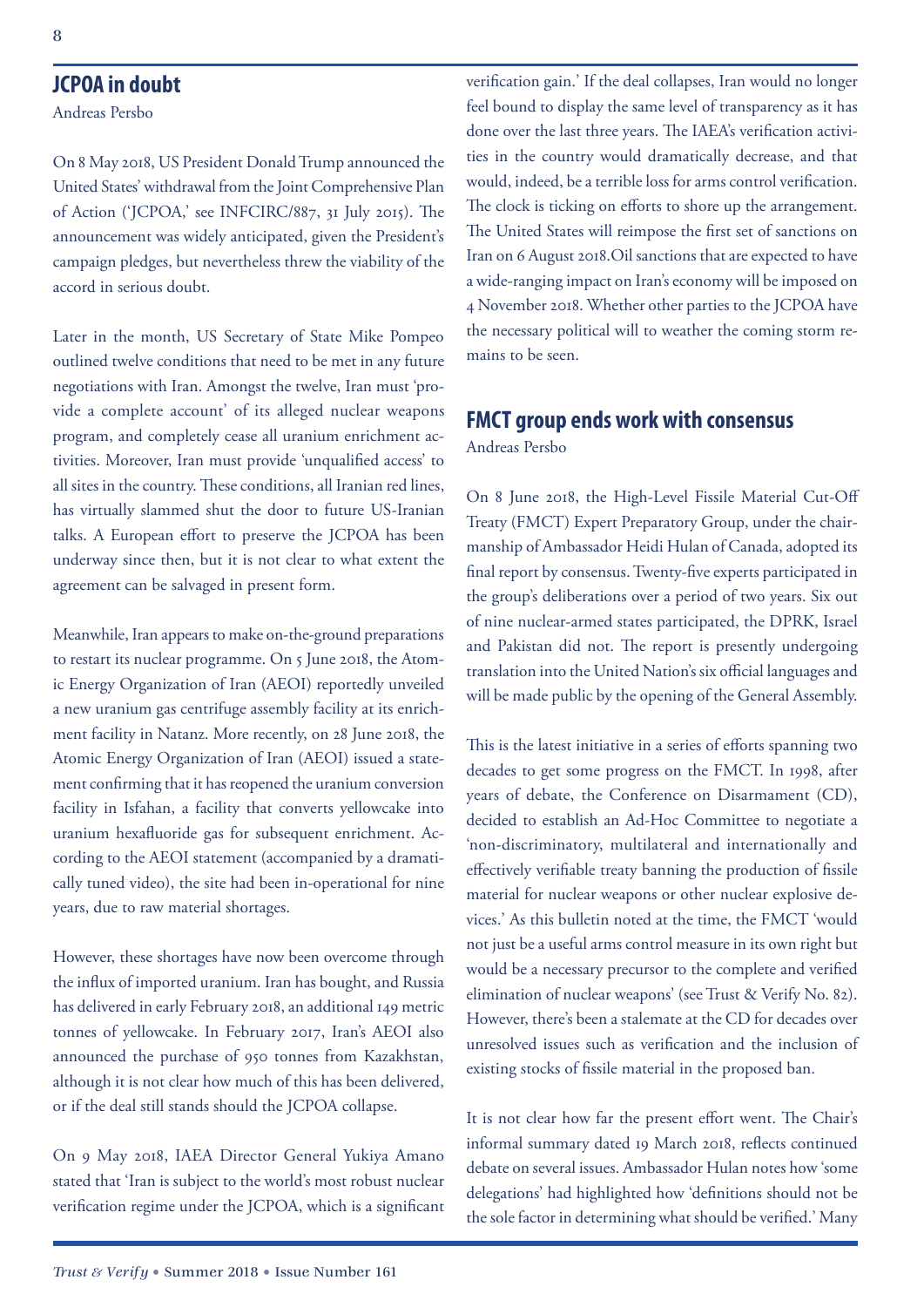## *Implementation Watch*

governments pointed to the need for the FMCT to have an 'effective and robust verification regime' capable of providing 'timely detection of non-compliance.' Others went further, highlighting that verification also must 'make it possible to detect clandestine activities that could violate the object and purpose of the treaty.'

Importantly, however, Ms Hulan's summary also points that the majority of states appear to accept that an FMCT would create no new obligations for countries having an IAEA Comprehensive Safeguards Agreement and an Additional Protocol in place. While this falls short of saying the Additional Protocol should be the safeguards standard, it implicitly recognises the instrument's value to the verification and monitoring of the peaceful use of atomic energy.

#### **Enter the UK nuclear safeguards bill**

Benjamin Reedman

The Nuclear Safeguards Bill ('the bill') successfully passed through both Houses of the UK Parliament in June 2018. The bill is intended to address a gap in the regulation of the UK's civil nuclear industries caused by the UK's withdrawal from the European Atomic Energy Community (Euratom) and its nuclear safeguards system. While Euratom is a separate legal entity from the European Union, it is governed by the European Commission and shares with it a common institutional framework. Staying in Euratom would have bound the UK to relevant European Court of Justice judgments and required it to allow nuclear specialists freedom of movement. Therefore, the UK concurrently announced its withdrawal from both the EU and Euratom in March 2017. This bulletin covered the announcement and its implications in an article by Daniel Davies in Trust & Verify No. 153.

Euratom regulates civil nuclear industries and the wider use of radioactive substances in non-nuclear sectors across the EU. The scope of the framework includes the regulation of various civilian nuclear activities, such as safe disposal of waste, transport and radioactive emissions, amongst others. Importantly, it is also intended to ensure that civil nuclear materials are not diverted from their declared use into military or weapons programmes.

Euratom verification requirements are extensive. Euratom implements most duties related to IAEA safeguards for the UK, in addition to operating a unique safeguards scheme, which, according to a conclusion by UK Parliament, sets out standards higher than those required by the UK's international obligations.

In the UK, nuclear safeguards were first introduced as part of the 1968 Treaty on the Non-Proliferation of Nuclear Weapons (NPT). Under the NPT, non-nuclear weapons states must allow the International Atomic Energy Agency (IAEA) to monitor their nuclear material. Nuclear weapons states, like the UK, voluntarily accepted a similar monitoring scheme. After joining Euratom in 1973, the UK's safeguarding obligations became primarily fulfilled through its membership of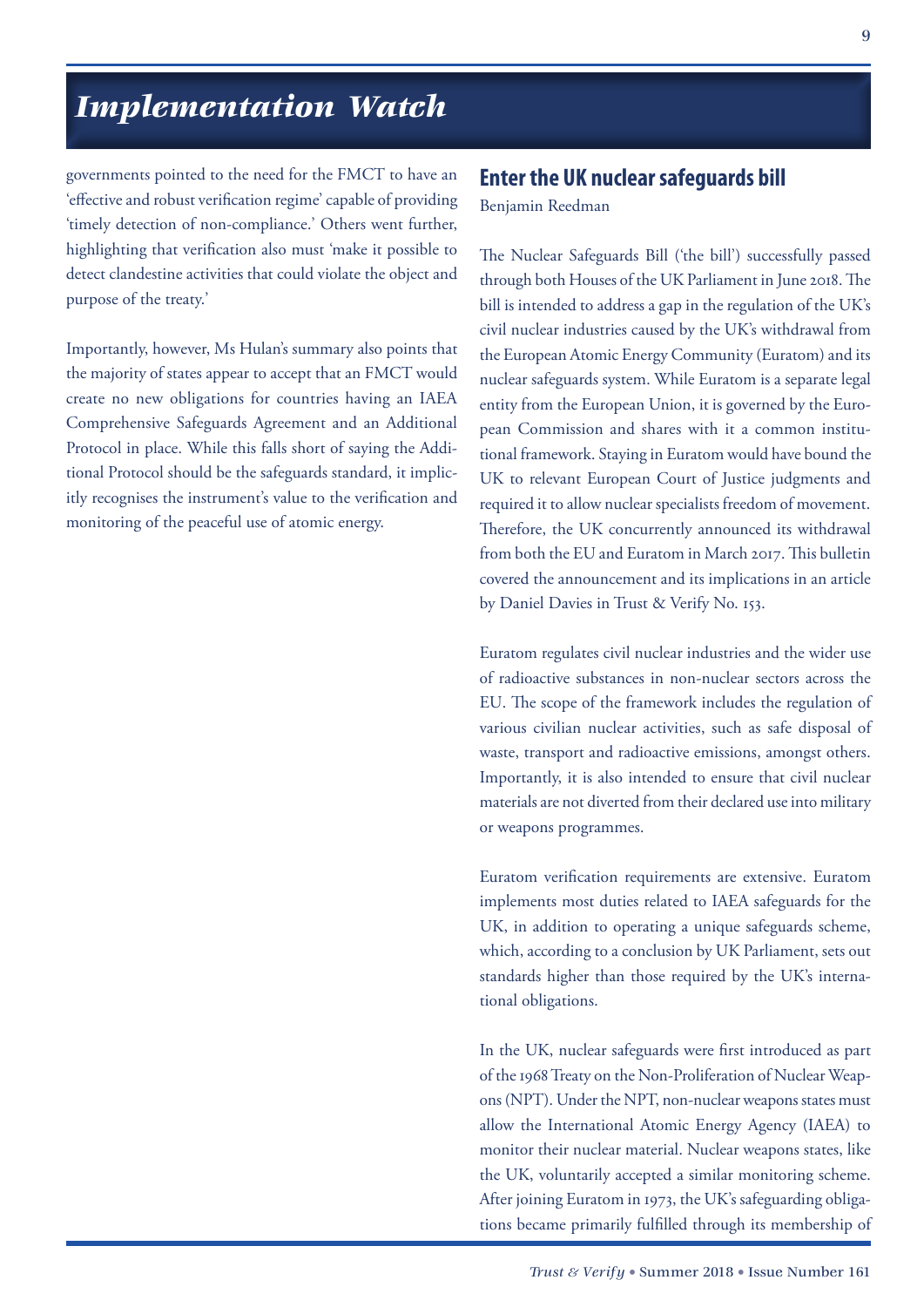the Euratom Treaty and related regulations.

The UK has had two safeguards agreements with the IAEA: a Voluntary Offer Agreement and an attached Additional Protocol. These are trilateral agreements between the UK, the IAEA and Euratom. After the UK withdraws from Euratom, the VOA and the AP will cease to be in effect. Therefore, the UK must make new bilateral safeguards agreement with the IAEA under the NPT. The UK signed a new safeguards agreement with the Agency in June 2018 (see below).

#### **Bridging the gap**

The bill was introduced to Parliament on 10 October 2017, and both Houses passed it on 6 June 2018. Royal Assent was given on 26 June 2018, making it an Act of Parliament. The bill allows the government to establish a domestic nuclear safeguards regime, by transferring all the responsibilities currently managed by Euratom to the Office for Nuclear Regulation (ONR). Additionally, it grants the Secretary of State the power to make new regulations detailing the UK safeguards framework (for instance accounting, reporting, and inspection arrangements) to implement international safeguards agreements.

Euratom has entered into several 'Nuclear Cooperation Agreements' (NCAs) with 'third countries.' While these agreements are not a prerequisite to engaging in nuclear trade under international law, several states require them either under domestic legislation or strictly as a matter of policy. If the UK fails to negotiate its own, separate, NCAs before withdrawing from Euratom, nuclear trade with those states is likely to be affected. Some countries may be hesitant to commit to new nuclear cooperation agreements with the UK without further details regarding its new safeguards framework. The UK appears have made some progress here, however, as evidenced by the NCA signed with the United States on 4 May 2018.

As noted above, on 7 June 2018, the UK signed two bilateral safeguards agreements with the IAEA covering nuclear safeguards and non-proliferation. They are intended to replace existing trilateral arrangements between the IAEA, the UK and Euratom. The agreements ensure that the IAEA retains its right to inspect all civil UK nuclear facilities, continues to receive safeguards information and set forth the increased responsibilities of the ONR, which it will be taking over from Euratom. While these agreements await ratification, Euratom inspections continue. Under Article 25.b of its current Vol-

untary Offer Agreement, the UK will need to give the Agency six months termination notice, so by September 2018. Given the uncertainties in the UK's divorce proceedings overall, it may have to provide this notice without much clarity on other transition arrangements with the European Union, including that of a transitional role for Euratom.

#### **Strengthening accountability for CBW use** Cédric Apercé

Since 2013, repeated chemical attacks in Syria, Malaysia, and the United Kingdom have raised concerns regarding the lack of accountability for violations of international law, and the impact of this on the prohibition of chemical and biological weapons (CBW) as well as their non-proliferation. VERTIC has held this view since 2011, when it released a publication reaffirming the charity's commitment to an explicit and comprehensive prohibition of CBW, noting that their use 'in armed conflict is a serious crime of international concern that should be prohibited by the Rome Statute.'

Facing a political deadlock over the attribution of chemical attacks in Syria, some states have started new initiatives to strengthen the 1993 Chemical Weapons Convention (CWC), and fight against impunity for the use of chemical weapons (see 'International response to chemical weapons use intensifies' in Verification Watch in this edition). Alongside possibly assigning responsibility to states, holding individual perpetrators accountable for their use of CBW remains of primary importance, as it may deter future violations, promote respect for the law, and provide redress to the victims.

Despite the prohibition of all activities associated with CBW in the 1972 Biological Weapons Convention (BWC) and the CWC, the 1998 Rome Statute establishing the International Criminal Court (ICC) did not explicitly prohibit the use of chemical or biological weapons in its original text. Instead, article 8 of the Statute considered 'employing poison or poisoned weapons', or 'employing asphyxiating, poisonous or other gases, and all analogous liquids, materials or devices' as war crimes in international armed conflicts.

These formulations are problematic for many reasons. Firstly, they are inherited from treaties pre-dating the BWC and CWC, and hence do not cover the absolute prohibitions contained therein. Secondly, ambiguities remain as to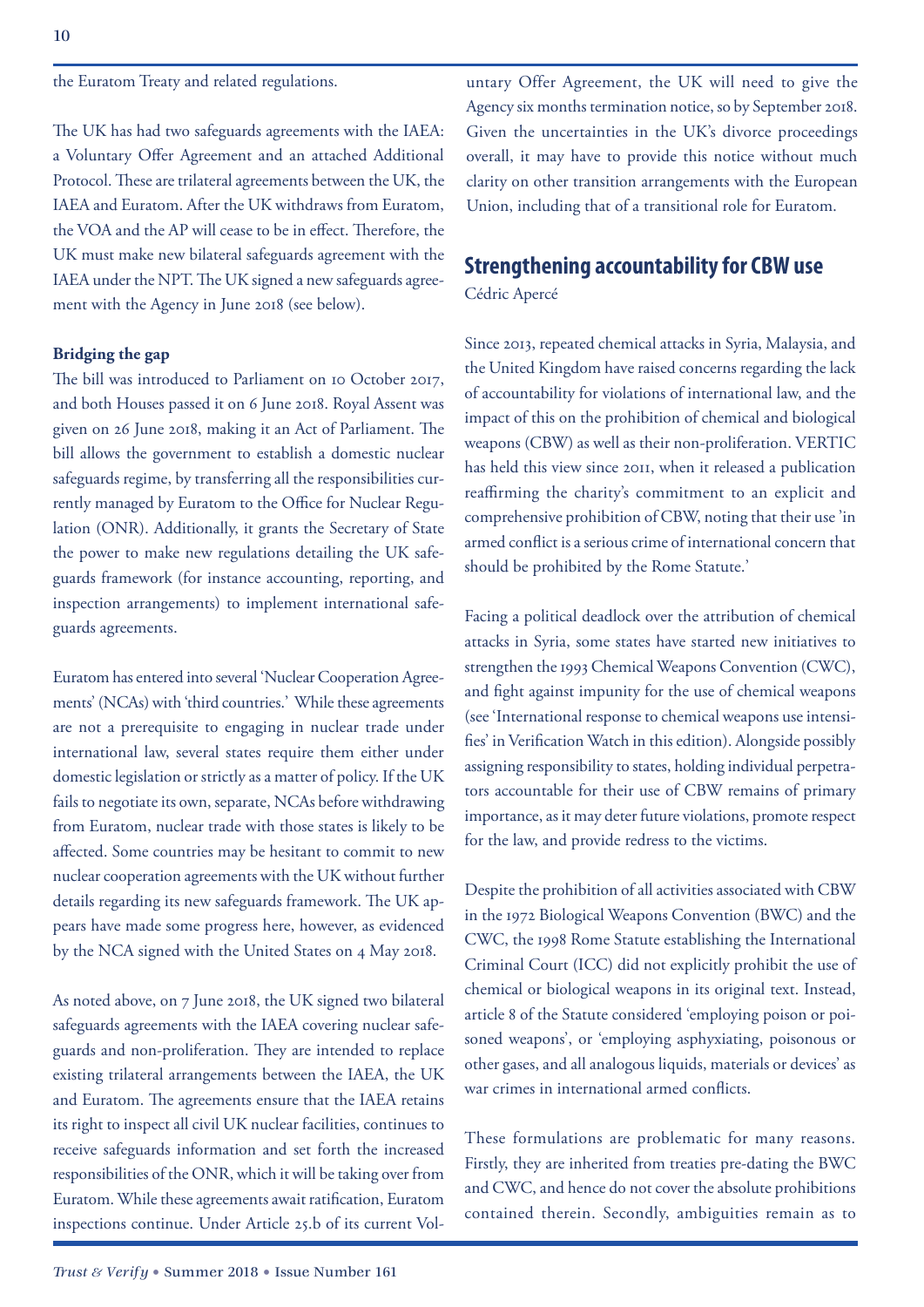whether biological weapons, not being toxic chemicals, would fall under the category of 'poison'. The vagueness in terminology could lead to judicial inconsistencies. Moreover, technical advancements have added urgency to clarify those ambiguities. Thirdly, those formulations only apply to international armed conflicts, leaving the use of chemical or biological weapons in non-international armed conflicts outside of the scope of the Statute.

The chosen terminology was not an opposition to the inclusion of CBW as such, but the result of a disagreement relating to nuclear weapons. As we learn from the records, mentions of CBW were only removed in the last day of the meeting, in response to some delegations' fear that the omission of nuclear weapons in the Statute would create a lack of reciprocity and balance towards nuclear-equipped states.

In 2010, in line with its policy objective to reinforce the norm against biological weapons and its concern to ensure that war crimes are prosecuted, and the victims protected regardless of the armed conflict in which the crimes have been perpetrated, Belgium proposed three amendments during the first Review Conference of the Rome Statute. Two to align the provisions of the Statute with the BWC and CWC and another one to extend the current rules to non-international armed conflicts. Because of time constraints and an objection to make direct reference to the BWC and CWC, only the second amendment was ultimately adopted. To date, 36 of 123 States Parties have ratified or accepted that amendment. Belgium pointed out this stride at the Fourth Special Session of the Conference of the States Parties to the CWC, calling all States Parties to ratify the amendment and thus to help putting an end to impunity for the use of chemical weapons.

Belgium successfully submitted another amendment in December 2017, which considers 'employing weapons, which use microbial or other biological agents, or toxins, whatever their origin or method of production' as a war crime in both international and non-international armed conflicts. Together, these two significant advances would allow for the prosecution of the use of CBW in international armed conflicts or non-international armed conflicts—such as Syria for instance—should the jurisdiction of the ICC be established.

As part of the principle of complementarity, states have the first responsibility and right to prosecute international crimes. Hence, the ICC would only act if states were unwilling or

unable to investigate or prosecute crimes under its Statute. The National implementation and adoption of criminal provisions in national legislation for international crimes are therefore of fundamental importance. Criminal law assorted with the right forms of jurisdiction will also strengthen compliance with the implementation requirements under the BWC, CWC and UN Security Council Resolution 1540 and enable prosecutions at the national level.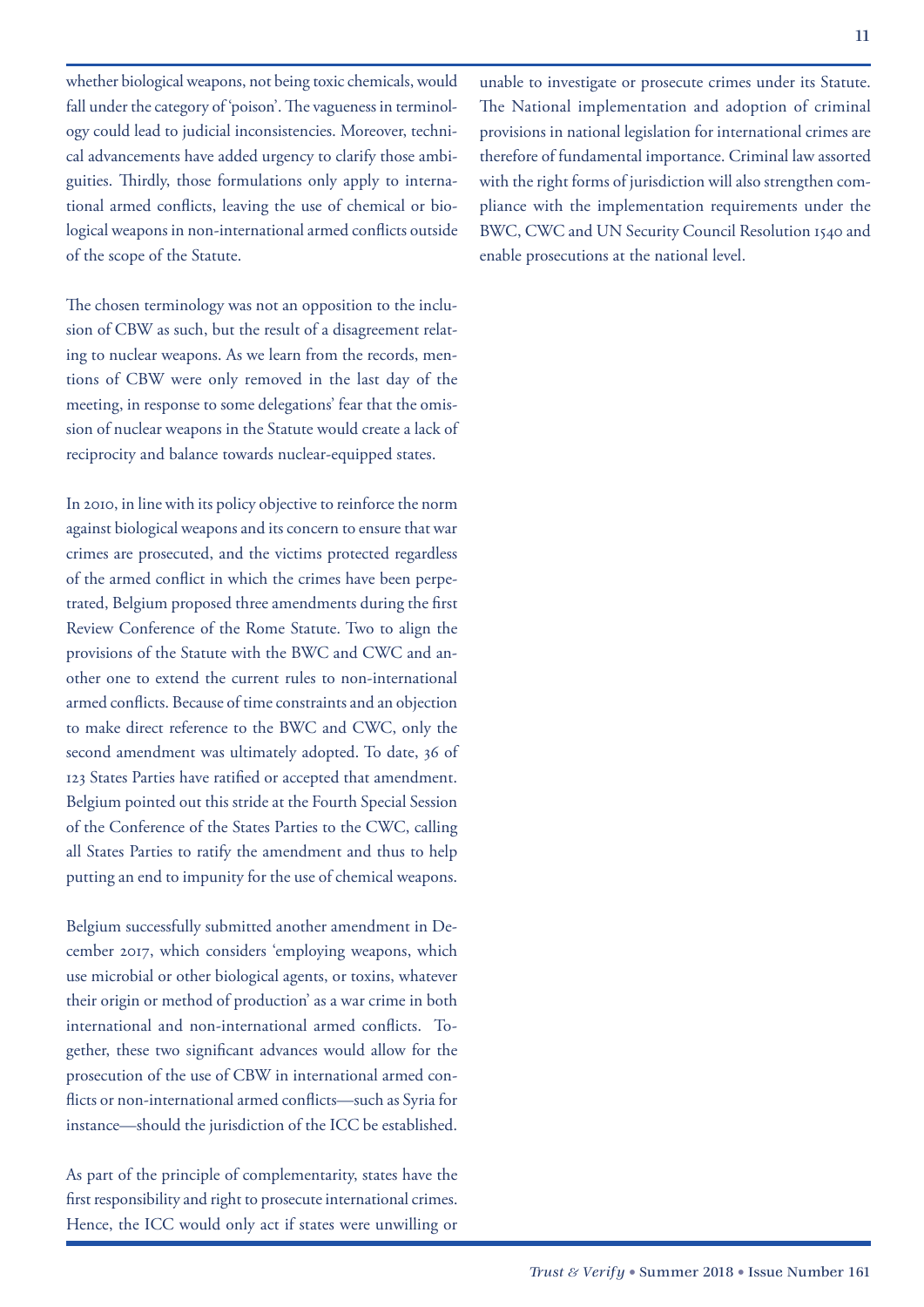## *Compliance Watch Compliance Watch*

### **NZ company pays the price for indirect export to DPRK**

Sylvia Barnett

In February 2016 a New Zealand aircraft manufacturer, Pacific Aerospace Limited, failed to meet both New Zealand law and United Nations sanctions when it sent aircraft parts to China knowing these would be sent on to North Korea. As stated in the New Zealand's sanctions implementing regulation, aircraft and related parts are classified as 'luxury goods' and therefore prohibited for export to the DPRK. It was identified in the Pacific Aerospace case that the breach violated both New Zealand law and United Nations Security Council Resolution 1718. The reserved judgment by Judge Bergseng, dated 29 May, fined Pacific Aerospace NZ\$74,805 for three charges of indirectly exporting sanctions prohibited goods to the DPRK.

Pacific Aerospace is an aircraft manufacturer. On the companies products is the low-wing monoplane P-750 XSTOL, designed initially for skydiving. In September 2016, a P-750 was sighted at the Wonsan air show in the DPRK. After international media attention, the UN 1718 Sanctions Committee Panel of Experts started an investigation, and so did New Zealand Customs. The latter found that Pacific Aerospace had entered into a joint venture with Beijing General Aviation Company (BGAC, a Chinese company), under which the Pacific Aerospace supplied specific aircraft to BGAC, including the P-750 that was seen in Wonsan. BGAC told Pacific Aerospace that it had sold the aircraft to another Chinese company. This in turn intended to base the plane in North Korea, where it would be used for tourism purposes; Pacific Aerospace was notified on 6 January 2016 that the aircraft had in fact arrived in the DPRK and that the aircraft manufacturer's two year/500 flight hour warranty had been transferred to the new owner when it purchased the aircraft.

Pacific Aerospace subsequently supplied parts under warranty: a flap actuator, two cockpit indicators, and a component for the fuel delivery system, valued at approximately NZ\$6,700. While the company was not in breach of the New Zealand sanctions regulations by selling the aircraft to the BGAC, it was in violation for supplying the parts under war-

ranty, knowing that these were to be used on the plane based in the DPRK. Further to the investigation, customs discovered that the company had provided erroneous information on the customs declarations regarding its export of accessories sent with the aircraft to BGAC, one of which enable the aircraft to carry survey equipment on its undercarriage. The company claimed this was an administrative oversight. Pacific Aerospace cooperated with enforcement authorities, pleaded guilty to three charges of indirectly exporting a specified good to the DPRK and to one charge of making an erroneous export entry, and has taken steps to prevent any further illegal exports. The United Nations Sanctions (DPRK) Regulations 2006, which applied at the time of the shipping, states that such a charge carries a maximum fine of NZ\$100,000 while the false export charge carried a maximum penalty of NZ\$5,000 under the Customs and Excise Act 1996. The sanctions regulations have since been updated twice to give effect to further UN sanctions resolutions concerning the DPRK.

A Victim Impact Statement was prepared by the Ministry of Foreign Affairs and Trade (MFAT), describing the effect of the sanctions breach on the New Zealand Government and the country's international reputation. It noted that New Zealand takes its international obligations seriously and that the sanctions breach had led other states to question New Zealand's implementation of the sanctions regime. MFAT expressed concern over how the case diminished and threatened New Zealand's reputation and future exports. The statement said the Ministry had to apply significant resources to manage criticism received through diplomatic missions. Judge Bergseng commented that such 'offending which impacts on New Zealand's international reputation will almost invariably be serious ... in this case, given the contents of the victim impact statement, catastrophic consequences appear to have been avoided.' Such a judgement is intended to deter and prevent future violations, and sets a precedent for enforcement action should any such violations, reckless or intentional, occur in future. This case is a helpful example of where national law meets the criteria of international sanctions and reprimands those in violation of UN sanctions.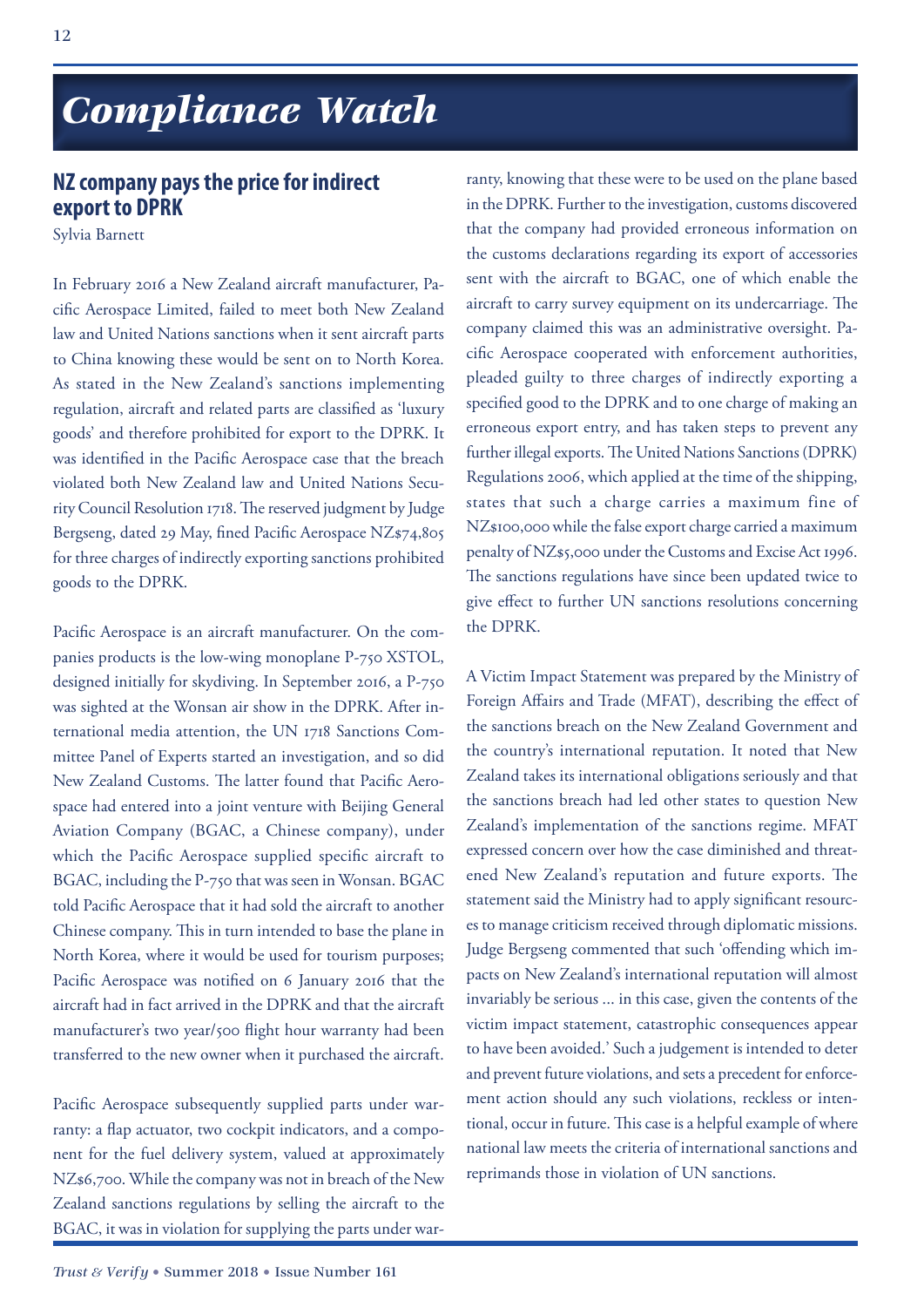### **Flags of convenience: a cautionary tale**

Celeste Donovan

Over the last decade, flags of convenience have proven to be big business, particularly in the Pacific. An increasing number of Pacific Island states have chosen to open their maritime registries, allowing foreign nationals and companies to register vessels in their jurisdiction; ship registries are otherwise only available to a state's citizens and corporations. The term 'flag of convenience' (FOC) refers to the widespread practice of registering vessels in these open registries. A ship operates under the laws of the state where it is registered. The organisation that registers the vessel is known as 'the registry', and this can be either a government or private entity. In 'open registry' states, it can even be a company physically located in a third jurisdiction.

There is growing evidence that the open registry system is contributing to weaknesses in the domestic enforcement of maritime sanctions against DPRK. Since 2006, there has been a concerted international effort to increase the breadth and scope of the sanctions regime against DPRK. In 2017 alone, the UN introduced four new resolutions aimed at restricting North Korea's export revenue, maritime commerce and international financial sectors, adding to what is already one of the most complex and stringent sanctions regimes in history. Crucially, the sanctions prohibit DPRK-related vessels from registering in foreign jurisdictions. A 2017 UN Sanctions Committee Panel of Experts report identified several countries that were involved in flag-related sanctions violations such as the re-flagging of DPRK owned or controlled vessels, document falsification, ship-to-ship transfers and document falsification. According to this report, the DPRK is exploiting weaknesses in the FOC system to flout sanctions and that these breaches are increasing in 'scale, scope and sophistication'.

Another potential barrier to sanctions effectiveness is the use of false documents to obscure the ownership of vessels. Some registries in the Pacific have been inadvertently caught out by scams, most recently the Federated States of Micronesia (FSM), which states that it operates a closed registry. The country was notified in 2016 that an entity called Micronesia International Ship Registry (MISR), had illegally issued FSM

vessel registration and seafarer certificates. Also, according to Security Council reports, a number of these vessels registered under the FSM flag had suspected links to North Korea and were being closely monitored. The FSM is not the first country to fall victim to such a scam; in 2015 Samoa also learned that a 'fraudulent' entity, known as SIMA, was illegally issuing registration and seafarer certificates in its name. These private actors are understood to continue to be engaged in registration activities, and in the case of FSM, the fake registry website is still active and proving difficult to shut down.

A further challenge is the influence of private sector stakeholders. An increasing number of states within the Pacific, with limited resources to manage a large registry, have opted to appoint a private entity to act as their legal administrator, many of which are based offshore and have no physical presence in the flagged state. The risk with this approach, however, is that individuals or entities managing these registries may not have been appropriately vetted for possible ties to North Korea, or past involvement with sanctioned entities. While past links do not prove current wrongdoing, it illustrates the need for stringent oversight and vetting of these private registries by the flag states. States need to ensure that they carry out due diligence on private registry managers to ensure that they are not facilitating sanctions evasion activities by DPRK-affiliated entities. If the state is not receiving adequate income from the contracted registry companies, as is the case for flag registries which outsource registry management, and risks international opprobrium for sanctions violations using its flag, it might be inclined to change registry management company or move the register to a government agency, or even close its registry to foreign nationals and corporations.

There is no quick fix to ensure effective sanctions enforcement. The reality is that the broad scope and complexity of these sanctions has meant some states either lack the capacity or political will to translate these into national law. Even countries that have the political will to enforce sanctions have struggled to fully implement them, making enforcement difficult. It makes sense for future efforts to shore up the sanctions regime to focus on national implementation, not just enforcement, especially in states that have limited capacity or that have been targeted by scams in the past. Also, it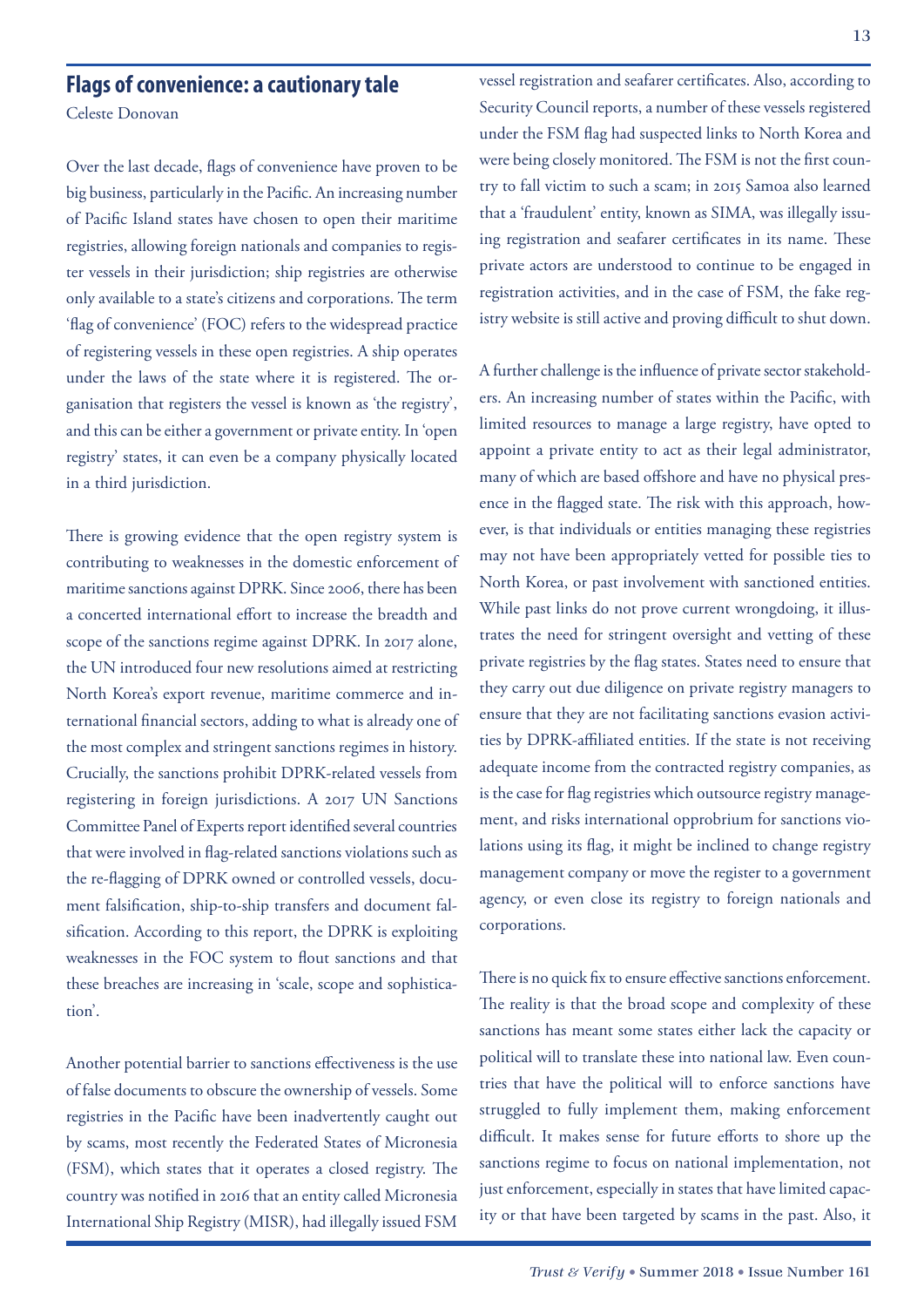## *Science & Technology Scan*

would be useful to focus resources on increased awarenessraising and implementation assistance for states that are geographically far removed from North Korea about the purpose of these sanctions and the DPRK's increasingly sophisticated evasion techniques.

#### **Operation Ice Bridge**

Andreas Persbo

On 17 March 2018, sea ice in the Arctic grew to its annual maximum extent. The last four years have, successively, been the lowest maximum extents on record since measurements began. This is worrying for sea-levels. The Intergovernmental Panel on Climate Change assesses that the contribution of the ice-sheets in Greenland and Antarctica to sea level change has increased almost sixfold over a decade, from about 0.17 mm per year in 1992 to 2001, to about 0.99 mm per year in 2002 to 2011.

Human knowledge of climate change has increased dramatically over the last two decades through the deployment ever more sophisticated monitoring methods. Perhaps unsurprisingly, the US National Aeronautics and Space Administration (NASA) has been at the forefront of data collection on ice coverage and annual change in the polar regions.

In 2009, its Ice, Cloud and Land Elevation Satellite (ICESat) stopped collecting data. A replacement satellite, the ICESat-2, is scheduled for launch on 12 September 2018. This satellite will carry a single measurement device, the Advanced Topographic Laser Altimeter System (ATLAS), which will be able to measure ground elevation at an unprecedented level of detail. To compensate for a decade's loss of satellite coverage, NASA decided to start 'Operation IceBridge', bridging the gap between the two missions. The mission has been airborne.

NASA initially flew two aircraft for the operation, a Lockheed P-3 Orion and a Douglas DC-8 jetliner. These aircraft have later been supplemented by others: the C-130 Hercules, King Air B-200 and HU-25C Falcon owned by the Administration, as well as some aircraft operated by others. The planes have been packed with instrumentation designed to measure snow

depth, ice elevation and thickness, surface temperature, bed topography and other characteristics of sea ice, ice sheets and glaciers.

Like IceSat-2, a principal tool used by the IceBridge team has been laser altimeters, which measure changes in ice elevation. If the height of ice is known, scientists can calculate the mass balance of ice from year to year. They will also be able to figure out the volume lost each year, meaning more accurate data on ice-sheet contribution to sea-level rise. The operation also used other laser equipment, such as the Airborne Topographic Mapper (ATM), the Land, Vegetation and Ice Sensor (LVIS), as well as two types of Light Detection and Ranging (LIDAR) scanners.

IceBridge also uses a variety of radars on different frequency bands. These allow for the examination of entire ice columns, from the surface, through accumulated snow and all the way down to the bedrock below. In doing so, radar helps complement the laser readings, creating a granular picture of how the ice coverage is changing. With this use, Synthetic Aperture Radar technology is undergoing a gentle renaissance, and the technology is progressing. In November 2017, VERTIC staff were invited to a demonstration of such equipment at the Deutsches Zentrum für Luft- und Raumfahrt (DLR), witnessing how such gear can be used to detect, for instance, water movements under ice and other vital phenomena. To supplement radar, IceBridge also deploys a gravimeter and magnetometer. These are used to locate sea-bed in areas where the radar cannot see it (for instance where the ice is floating on open sea).

Data gathered by these missions has started to indicate that the polar ice-coverage is in irreversible decline, which will have implications for climate change mitigation. Data is also used to accurately map sea ice so that the polar regions become more accessible for human exploration and exploitation. It is not clear whether NASA will continue to run this programme once IceSat-2 launches later this year.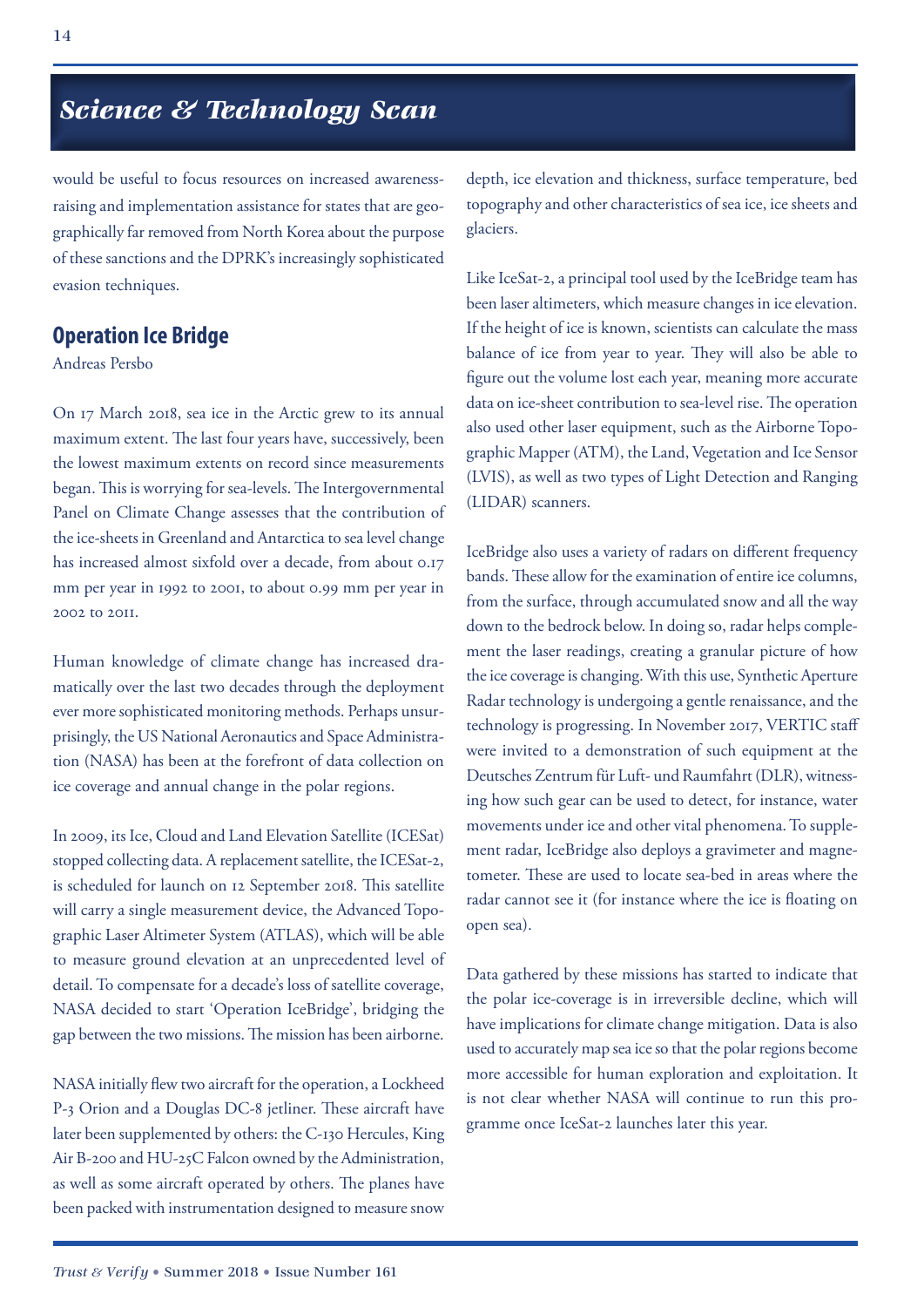#### **Upgrading safeguards information technology** Andreas Persbo

On 16 May 2018, the International Atomic Energy Agency (IAEA) announced that it had completed its three-year Modernization of Safeguards Information Technology (MOSAIC) project. This completes a much needed upgrade of the way Agency stores and accesses safeguards-relevant information.

The previous mainframe was more than three decades old, and had become difficult to maintain. The software was understandably severely out of date, but in-house expertise on how to maintain and run the antiquated database was also diminishing. The information supplied to the Agency by its member states came in various forms, mostly paper.

The new system is able to store state declarations, inspection reports, satellite imagery, results from environmental samples, as well as open source information. States are now encouraged to submit their information directly through a dedicated Safeguards Declaration Portal. In the past, the Agency received declarations through email, post or fax. They could even be delivered in person.

Inspectors no longer have to go down to the archive to retrieve previous inspection reports, it is all readily available to them through a click on a mouse. MOSAIC has digitised several hundred thousand archived documents, which the Agency is required to keep on file.

Getting MOSAIC in place was not cheap, it cost  $\epsilon$ 41m, but it promises to make the analytical work less time consuming, hence driving down future costs. Since the IAEA still operates on a shoestring budget, this is required. In the period 2010- 2015 alone, the number of material accounting reports increased by 20 per cent, and the amount of nuclear material under safeguards by 17.

It is not just about costs. MOSAIC also promises to improve the way the IAEA's Department of Safeguards plan, conduct, report and assess their inspection activities. Information is now readily searchable and cross-referenced.

In the past, "most of the process of gathering and reviewing the information reported from the field [was] done on paper,' noted Alexis Vasmant, a Senior Inspector with the Department, observing that inspector's 'manually [had] to trawl through a mountain of paper' before inspection. In the future, this can be done through a single application, called the 'Electronic Verification Package.' This reduces the possibility that the inspectorate 'misses something' in mission planning and execution.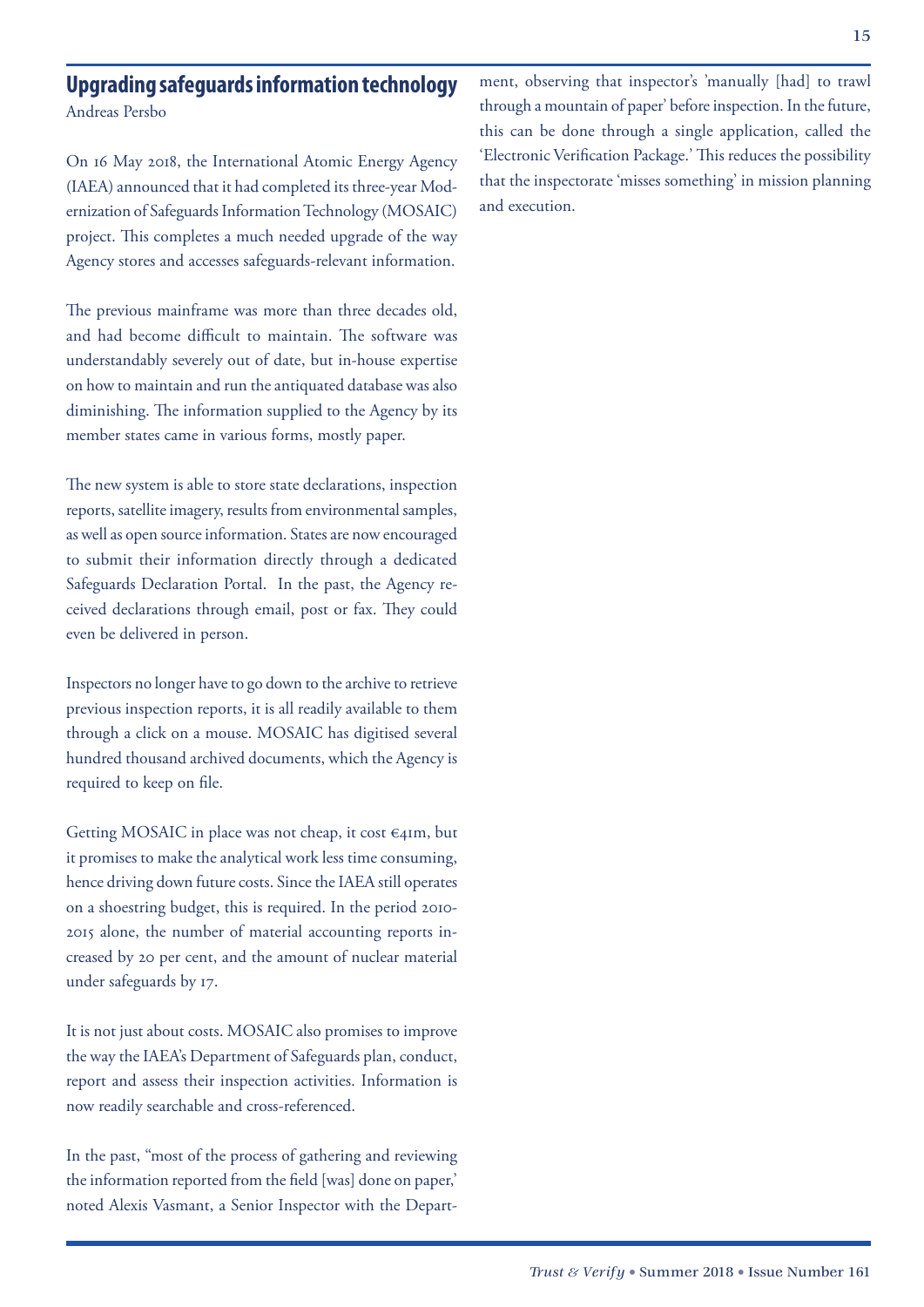## *Centre News*

#### **National Implementation**

Sonia Drobysz (aPD), Yasemin Balci, Cédric Apercé and Benjamin Reedman

This quarter, the NIM team has been primarily focusing on two European Union CBRN Centres of Excellence projects, namely Project 53 on 'Strengthening the National Legal Framework and Provision of Specialized Training on Bio-Safety and Bio-Security in Central Asian Countries' and Project 61 on 'Sound management of chemicals and their associated wastes in Southeast Asia'. Both projects are implemented by a consortium led by Sustainable Criminal Justice Solutions UK; VERTIC is the leading partner for legislative activities.

Together with the Project 53 countries, we have completed legislation analyses and the review of draft legislation for the implementation of the BWC. We have started working on the legislation analyses for the implementation of the International Health Regulations (a legal instrument requiring states to prevent and respond to public health risks) and Codex Alimentarius (a collection of standards to protect consumers' health and ensure fair practices in the food trade). NIM Legal Officer Cédric Apercé participated in an awareness-raising meeting in Islamabad, Pakistan, during 9-10 April. The aim of the meeting was to raise awareness with national stakeholders on the importance of bio-safety/security issues and highlight the importance of cross-ministerial and regional cooperation, legislation and training in this area. Participants discussed Project 53 scope, methodology and next steps.

As for Project 61, NIM Senior Legal Officer Yasemin Balci joined the consortium members for fact-finding visits in Thailand and the Philippines during 7-11 May. The aim of the visits is to gain a better understanding of the needs and interests of the partner countries in relation to the scope of activities of the project. Yasemin Balci also attended Project 61's Kick-Off meeting, which took place on 22 June in Brussels, Belgium.

NIM Acting Programme Director Sonia Drobysz assisted in

organising and then participated in a workshop on BWC implementation in Rabat, Morocco during 10-11 May. This workshop was hosted by the Ministry of Health of Morocco along with the US State Department and the James Martin Centre for Non-Proliferation Studies (CNS). It served as a follow-up activity to the peer review exercise carried out in Morocco in May 2017. Participants discussed national implementation measures, the country's list of pathogens and toxins, as well as the establishment of a 'national authority' for the BWC.

Sonia Drobysz also participated in a seminar in Paris, France on 31 May to celebrate the first anniversary of Sciences Po's research programme 'Nuclear Knowledges', which focuses on nuclear weapons politics in France. She spoke as a panellist on the role and expectations of civil society.

Finally, Sonia Drobysz and Yasemin Balci participated in the Global Partnership Against the Spread of Weapons and Materials of Mass Destruction CBRN Working Group and Chemical Security Working Group meetings, held in Lyon, France and The Hague, the Netherlands, respectively. Both sessions considered recent developments and programmatic efforts to respond to the threat posed by weapons and materials of mass destruction.

#### **Verification and Monitoring**

Larry MacFaul (PD), Alberto Muti, Noel Stott and Christina Lusser

Over this period, the programme moved into the final phase of its project on 'Strengthening the Open Skies Treaty: A Technical, Legal and Policy Analysis' supported by the US Department of State. Further research was carried out sensor types, in particular on aerial RADAR and satellite capabilities. The technical analysis and international workshops conducted over the course of the project and their results were consolidated and compiled for finalisation.

The team also continued its work on 'Examining technology and associated procedural needs for international bio-forensic investigations strengthening biological weapons investiga-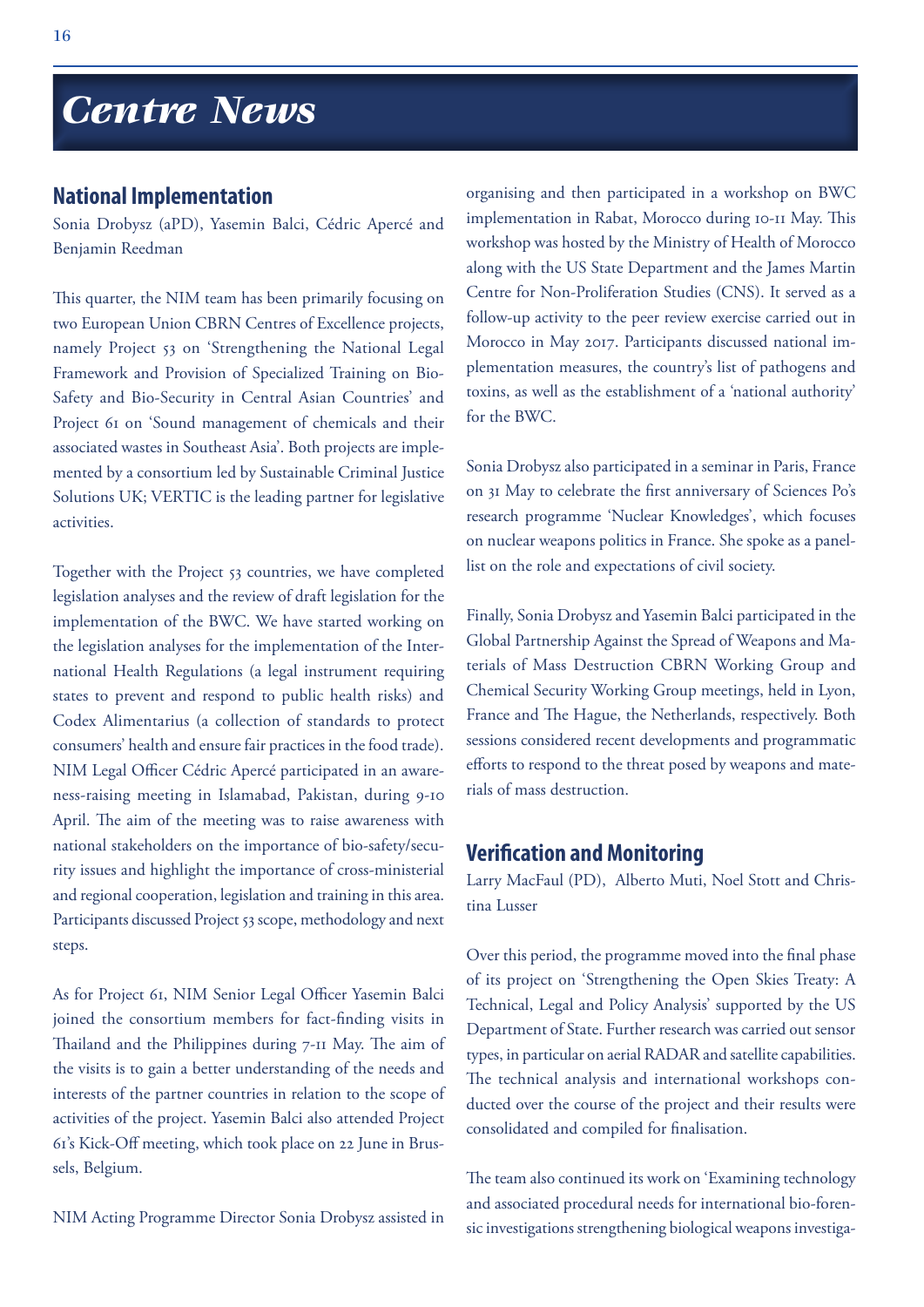tions.' The project aims to support the development of the UN Secretary General's operational capability for investigating the alleged use of biological weapons. Over the period several experts were engaged to consider lessons from recent events, including Syria among others, and forecast future technology trends that could impact the mechanism.

In June, the programme was pleased to begin two projects on non-proliferation and nuclear safeguards. These projects build on and expand our long-standing activities to strengthen and facilitate non-proliferation norms and controls globally. The projects, as with the previous activities, are supported by the UK FCO. The projects this year focus on new areas for this assistance work which have been identified as relevant and timely; safeguarding uranium production in and across key regions as well as assisting in national safeguards stakeholder engagement.

During the period, the team continued to stand by in readiness for deployment to Oman to provide expertise on conventional weapons export control through a project supported by US Department of State.

There were several significant developments since the last edition of Trust & Verify including the US-North Korea Summit of 12 June, the US withdrawal from the JCPOA, and the 4th Special Conference of the Chemical Weapons Convention, among others. The team monitored these events and was called on to provide input to various stakeholders in the UK, US and elsewhere.

Also, on 25 May, Senior Researcher Alberto Muti was interviewed live on BBC World News where he discussed the demolition of the North Korean nuclear test site, as well as the expectations surrounding the US-North Korea Summit. Finally, on 28 June, Senior Researcher, Noel Stott travelled to Washington D.C. to attend the conference 'Preserving the Legacy: NPT Depositary-hosted Conference on the Occasion of the 50th Anniversary of the Opening for Signature of the Treaty on the Non-Proliferation of Nuclear Weapons'.

#### **Special Projects**

Angela Woodward (PD), Celeste Donovan and Sylvia Barnett

This period we recruited two new staff to join a project on DPRK maritime sanctions. We welcomed Celeste Donovan as a Researcher to the team on 14 May, and another Researcher will start in July. We also welcomed volunteer Sylvia Barnett, who is providing research assistance on the DPRK sanctions project and contributing copy to Trust & Verify, alongside her studies at the University of Canterbury, New Zealand.

On 3 May, Angela Woodward participated in a New Zealand Public Advisory Committee on Disarmament and Arms Control (PACDAC) policy meeting, in Wellington. During 7-8 May, she participated in a workshop on DPRK maritime sanctions, held in Panama City, where she gave a presentation on states' obligations under the UN Security Council sanctions. In her role as a PACDAC member, Angela met with New Zealand Minister of Foreign Affairs and Minister for Disarmament, (and currently acting Prime Minister), Winston Peters on 28 May, in an open roundtable meeting of civil society groups in the field of disarmament, held at Parliament Buildings in Wellington, where she highlighted the need for increased involvement in disarmament verification. She also participated in a Disarmament Law Conference, held at the University of Auckland during 6-8 June, alongside VERTIC Trustee, Lisa Tabassi, where she spoke in a panel discussion on current issues in disarmament law.

Celeste Donovan commenced research on the DPRK maritime sanctions project during this period. Along with Sylvia Barnett, she participated in discussion group sessions on topical verification issues, led by Angela, as part of VERTIC's training mandate, to increase teaching resources in disarmament verification. Both Celeste and Sylvia also wrote articles for the Compliance Watch section of this issue of Trust & Verify.